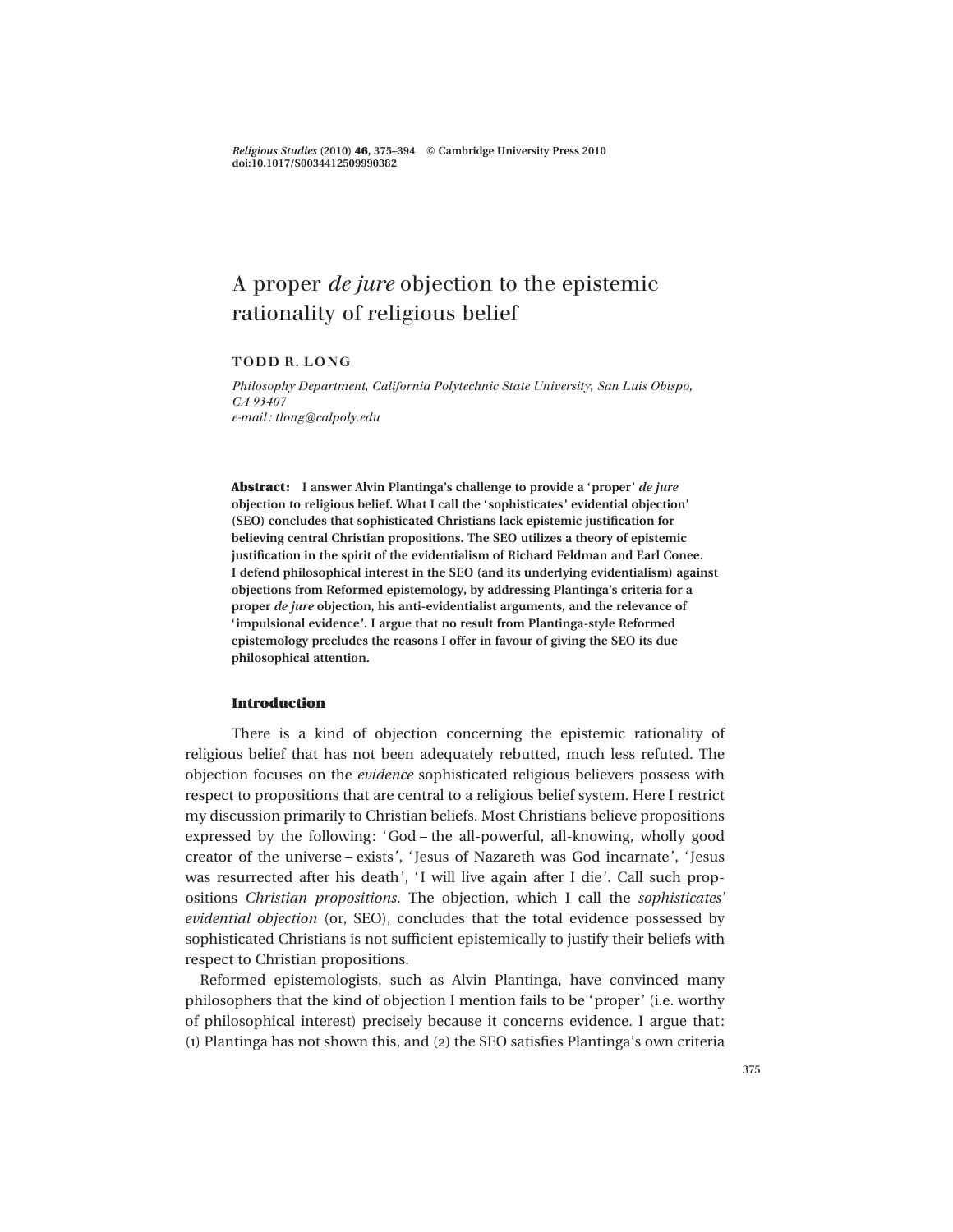for a proper de jure objection. My arguments address Plantinga's criteria for a proper *de jure* objection, his anti-evidentialist arguments, and the relevance of 'impulsional evidence'. I conclude with a response to the 'so-what ? objection', according to which, even if all I have said is correct there is still no reason for sophisticated Christians to be troubled. My overarching conclusion is not that the SEO proves its conclusion, but rather that nothing from Plantinga-style Reformed epistemology gives us good reason not to take it seriously: it is a proper de jure objection.

#### Presuppositions of the SEO

The presuppositions of the kind of objection I have in mind are partly motivated by the following idea: many contemporary epistemologists, including Plantinga, analyse epistemic concepts in support of the common-sense, nonsceptical view that we have a lot of knowledge on the basis of sense perception, introspection, rational insight, reasoning, memory, and testimony. Accordingly, there is much agreement concerning examples of epistemically justified (and unjustified) belief. For instance, it is agreed that typical sensory beliefs concerning medium-size objects at close range are justified; so, if a theory implies that such beliefs are typically not justified, then that result is taken as a reason to deny the theory. Likewise, if a theory implies that human beliefs formed on the basis of tea leaf reading (or clairvoyance, or reading the stars) are routinely justified, or that the typical sensory beliefs of six-year-olds are unjustified, then such results are taken to be reasons to deny the theory. My project fits within this tradition (call it the non-sceptical tradition).

My guiding principle is that any SEO worth taking seriously will rely on a theory of epistemic justification that, from the perspective of the non-sceptical tradition, plausibly gets the correct results in all the uncontroversial cases concerning epistemically justified (and unjustified) doxastic attitudes; furthermore, that a theory of justification plausibly gets all the uncontroversial examples right is a fact that provides *substantial motivation* for the theory. Finally, I assume that the following principle is entirely reasonable: for any substantially motivated theory T, unless there is an argument, utilizing non-partisan reasons, showing that T is explanatorily worse than another substantially motivated theory, T is *properly* motivated and thus worthy of philosophical interest. In what follows, (i) I defend a substantially motivated theory of epistemic justification against objections from Reformed epistemology, and (ii) I argue that the theory, together with additional facts about sophisticated religious believers, provides reason to think that the SEO itself is worthy of philosophical interest.

The theory I have in mind is in the spirit of the well-known evidentialist view of epistemic justification (hereafter, 'justification') developed by Richard Feldman and Earl Conee. Some notable presuppositions of the theory are as follows: first,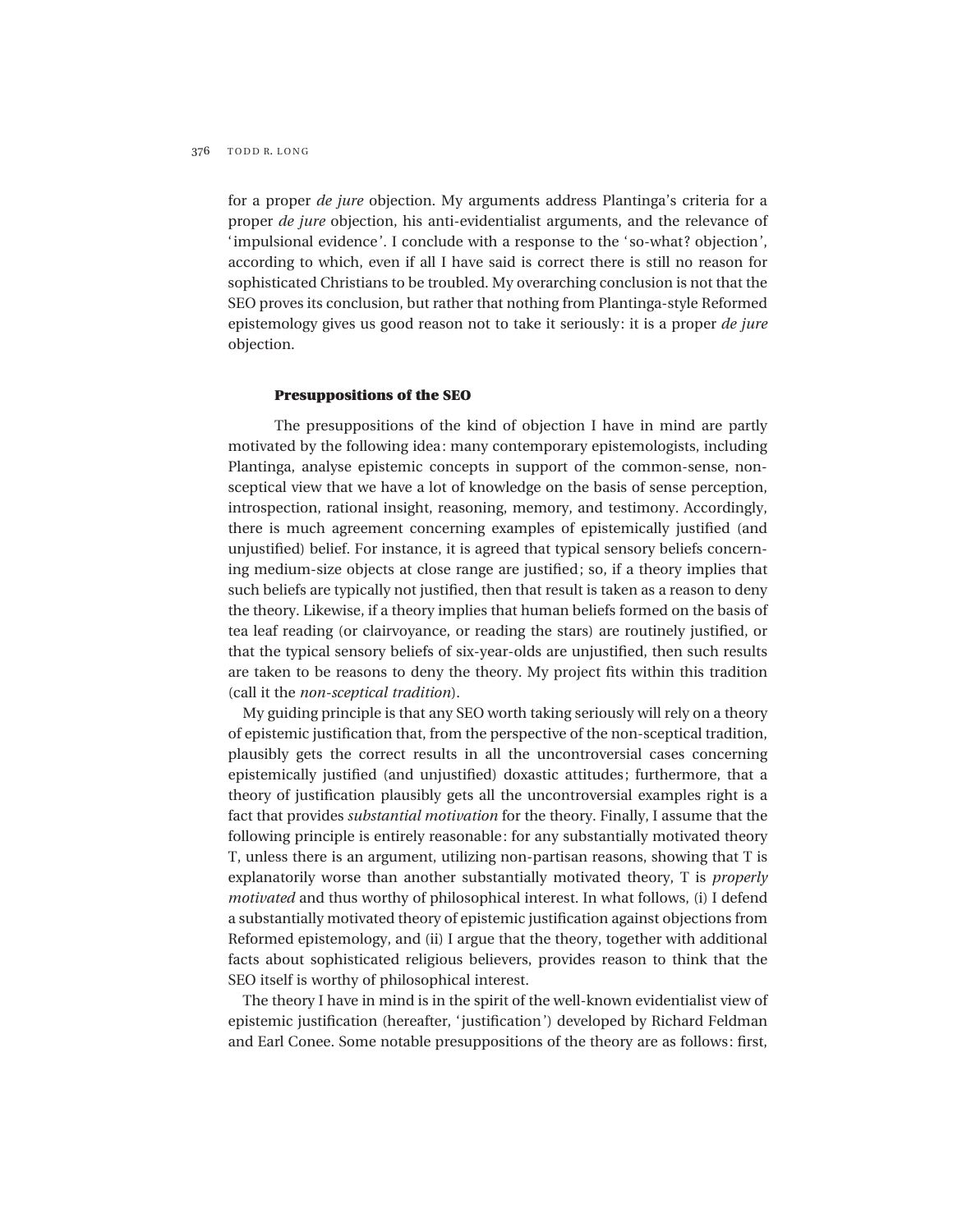the justification at issue is propositional justification rather than doxastic justification.<sup>1</sup> Second, the justification at issue is *synchronic*, having to do with what one's total evidence at a particular time indicates. Third, the SEO assumes that justification comes in degrees; thus, it is consistent with the popular view that a high degree of justification is – when added to true belief and the satisfaction of a Gettier condition – sufficient for knowledge.

Fourth, although there are various standards of epistemic justification we might consider, the SEO concerns only a modest standard: an on-balance, preponderance-of-evidence standard. Accordingly, the belief attitude toward a proposition is justified for one at time  $t$  only if one's total evidence at  $t$ , on balance, indicates the truth of the proposition. Likewise, the disbelief attitude is justified only if one's total evidence indicates the falsity of the proposition; and the suspension-of-judgement attitude is justified only if one's total evidence indicates the truth of the proposition to roughly the same extent that it indicates the falsity of the proposition. Hence, to believe  $p$  when one's total evidence indicates the falsity of  $p$ , or when one's total evidence indicates the falsity of  $p$  to roughly the same extent that it indicates the truth of  $p$ , is to believe *against* one's evidence (or, what doesn't fit with one's evidence).

Fifth, the SEO assumes a version of modest foundationalism about justification, where the justification at issue depends essentially on something mental that can plausibly be understood as a reason to believe. Because it is anti-sceptical and assumes modest foundationalism about justification, the SEO is consistent with the view that psychologically basic (i.e. non-inferred) beliefs – with respect to external world propositions (e.g. ' that is a tree'), memory propositions (e.g. ' I had coffee for breakfast'), and rational insight propositions (e.g. ' every golden trumpet is a trumpet') that are believed immediately as a response to experience – can be, and often are, justified.

Sixth, 'sophisticated Christians' is taken to mean those Christians who are (i) smart, reflective, and well-educated; (ii) aware of the problem of evil, facts about religious diversity, and various arguments that count against the truth of Christian propositions; and (iii) aware of many very smart people who either suspend judgement on or disbelieve Christian propositions.<sup>2</sup>

The SEO assumes what I call the 'evidence-justification principle':

evidence-justification principle If a person S is epistemically justified in believing a proposition  $p$  at time  $t$ , then S's total evidence supports  $p$  at  $t$  and fails to support  $\sim$   $p$  at  $t.^3$ 

The evidence-justification principle is entailed by what I take to specify the central idea of synchronic epistemic evidentialism (call it'general evidentialism' or'GE'):

general evidentialism (GE) S is epistemically justified in believing a proposition  $p$  at time  $t$  iff  $p$  is supported by S's total evidence at  $t<sup>4</sup>$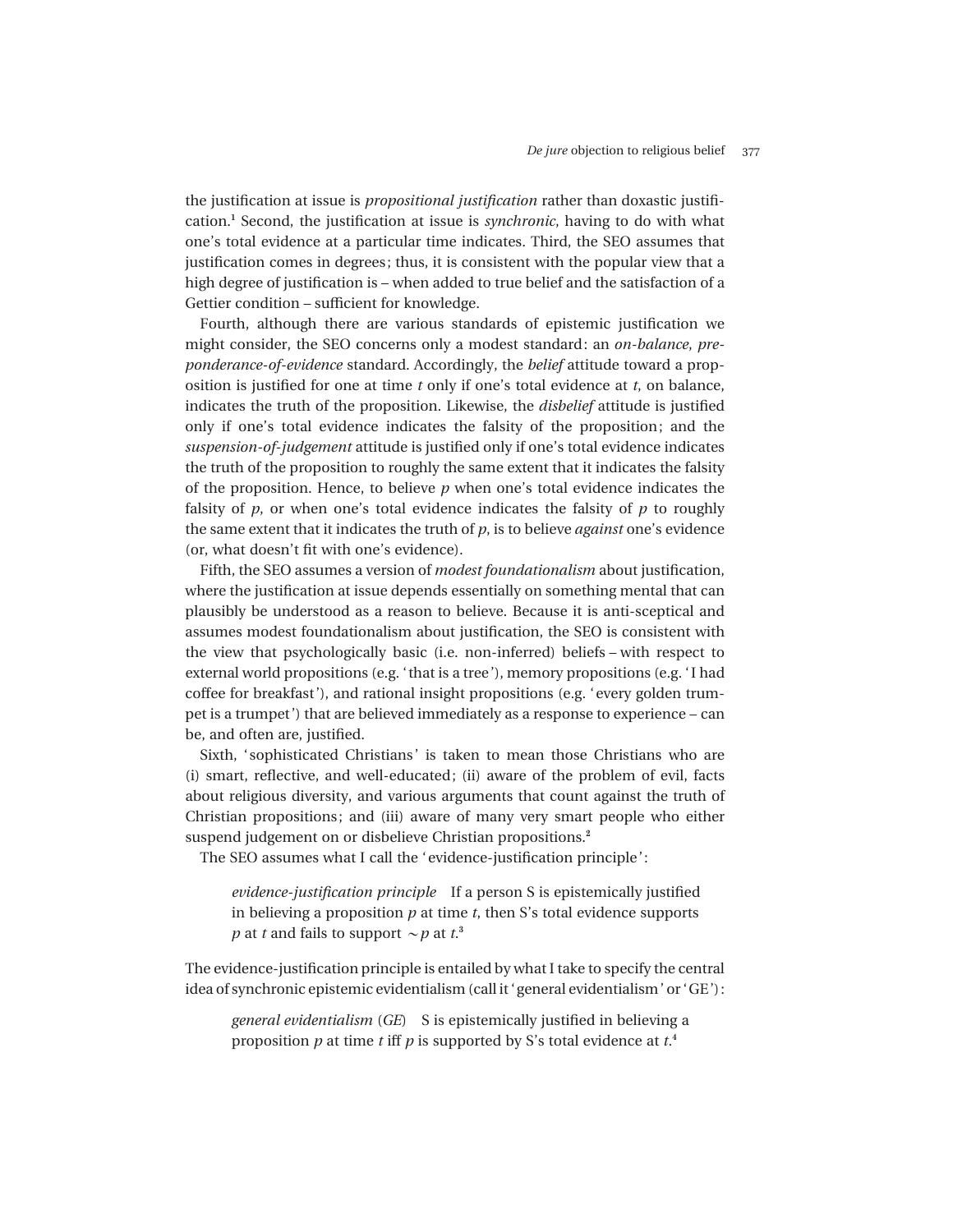The SEO, then, is consistent with, and motivated by, the traditional view that having evidence is of great epistemic importance.<sup>5</sup>

By the 'evidence' required for justification, I am thinking of the 'mentalism' (or, 'mind internalism') endorsed by Conee and Feldman (2004), according to which all the factors that contribute to justification are in a person's mind.<sup>6</sup> Evidence consists only of mental states, events, and conditions that are indications of truth. The SEO assumes what can usefully be termed long evidence, which construes the evidence one possesses broadly and deeply: all experiences that plausibly indicate truths count as evidence.<sup>7</sup> Accordingly, one's evidence at a time includes one's perceptual experiences, introspective experiences, memorial experiences, 'seeing-the-truth' experiences, reasoning experiences, and any other kinds of mental experiences that plausibly indicate truths, as well as stored experiences that fall under any of the categories listed above.<sup>8</sup> One's 'total evidence' consists of all one's occurrent and stored long evidence.

These suppositions taken together (with a few others to be discussed) constitute the view I will refer to as *long evidentialism*. It is intended not to be novel, but to reflect (from the perspective of the non-sceptical tradition) our uncontroversial judgements about examples of justified (and unjustified) belief. It is thus substantially motivated and at least *prima facie* plausible as properly motivated. Later, I provide positive reasons to think that the SEO is worthy of interest; but, first, I do some ground clearing pertaining to work from Reformed epistemology, for some of it calls into question my claim that long evidentialism is properly motivated.

# Responses from Plantinga-style reformed epistemology

The work of Reformed epistemologists such as Plantinga suggests that any objection along the line of the SEO is misguided or irrelevant. Plantinga has argued that one's having evidence with respect to a proposition  $p$  is not necessary for one's being epistemically *justified* in believing  $p$ , and that one's having evidence with respect to  $p$  is irrelevant or unnecessary for one's belief that  $p$  to be epistemically *rational*. Plantinga has typically drawn such conclusions on the basis of objections to what he calls 'evidentialism', and he has provided many negative critical assessments of the views of a wide variety of well-known epistemologists who think of themselves as evidentialists. This pattern gets an update in his mature *Warranted Christian Belief* [hereafter, *WCB* or (2000)] where Plantinga argues that the only *proper* objection to the rationality of religious belief is the 'Freud & Marx objection' (which does not call into question the evidence religious believers have). Given these data, and the fact that Plantinga is the central figure in Reformed epistemology, it seems that the basic thrust of Reformed epistemology's response to the SEO would be this: the objection assumes a central tenet of evidentialism (i.e. the evidence-justification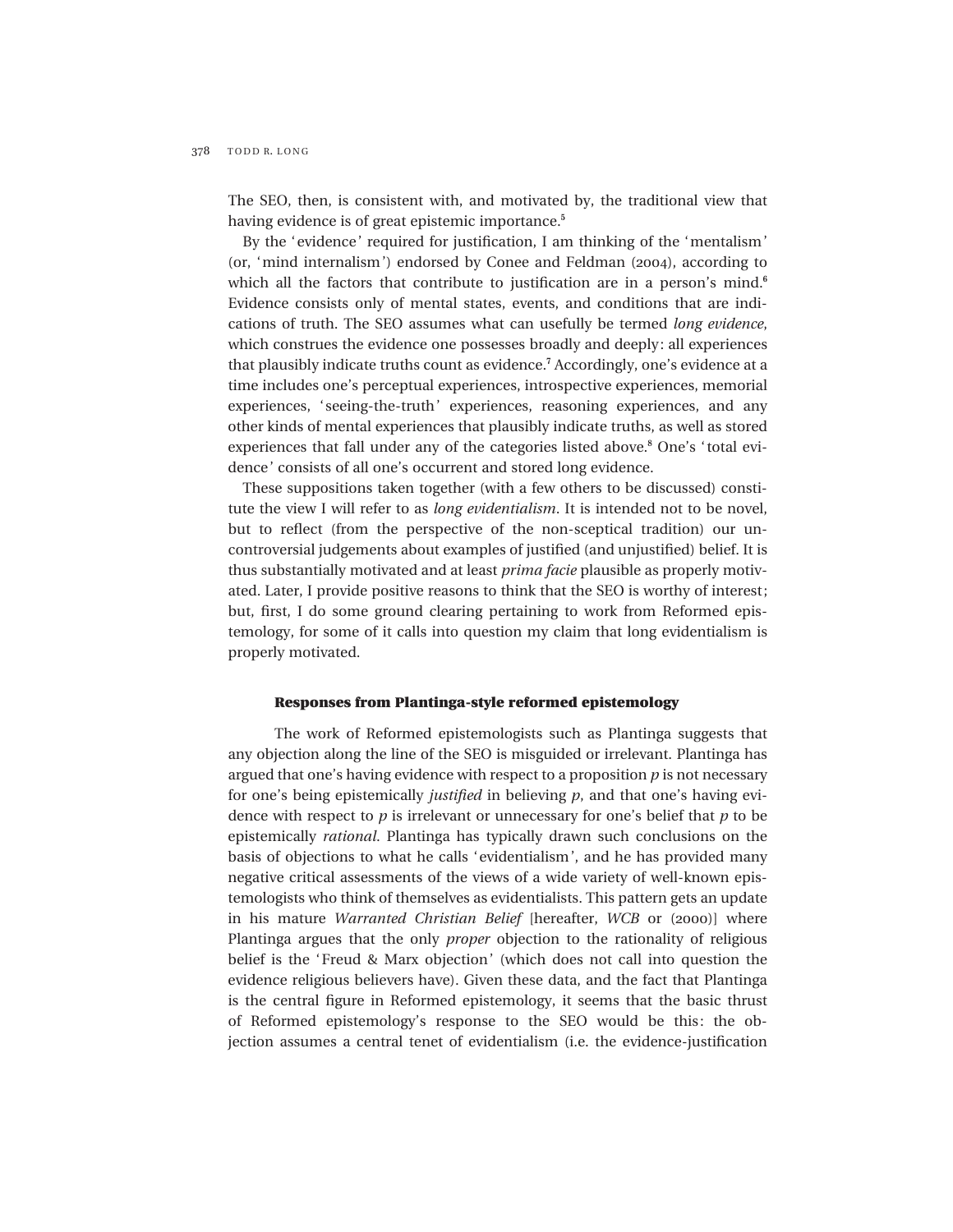principle); but, one's having evidence is either (a) unnecessary for one to be epistemically justified in believing  $p$ , or (b) inessential to whether one's doxastic attitude toward  $p$  is rational; hence, the objection fails to reveal any problem for sophisticated Christians.

There are subtle taxonomic details to sort through. A clever Reformed epistemologist might exploit such subtleties to deny both (a) and (b) above; for instance, one might use Plantinga's notion of 'impulsional evidence' – together with insights from Norman Kretzmann's compelling argument that Plantinga's anti-evidentialist arguments apply only to narrow, implausible construals of evidentialism – in order to argue that Plantinga is an evidentialist!<sup>9</sup> But, as I argue in the section on 'Plantingan evidentialism', a Plantinga-motivated evidentialism is far too epistemically anaemic to block the force of the SEO or show that it is improper.

# Plantinga's project in Warranted Christian Belief

Plantinga's goal in WCB is to show how it is possible for Christian belief to be epistemically rational. He argues that the 'extended a/c model' reveals that it is epistemically possible for Christian beliefs to satisfy the conditions of his own theory of epistemic *warrant*.<sup>10</sup> He seeks to motivate our interest in his theory by arguing that the *only* proper *de jure* objection calls into question the Plantingan warrant of Christian belief. In its broadest form, the de jure objection goes like this: whether Christian beliefs are true or false, such beliefs are 'irrational or unreasonable or unjustified or in some other way properly subject to invidious epistemic criticism' (Plantinga (2000), 167). Plantinga whittles away various particular de jure objections, settling finally on what he takes to be the only proper one (i.e. the Freud & Marx objection).<sup>11</sup> He then argues that any version of that objection assumes the falsity of Christian beliefs. If he is successful, then since what he calls a 'de facto objection' assumes that Christian belief is false, Plantinga will have shown that there is no proper *de jure* challenge that is independent of a de facto challenge.<sup>12</sup> The relevant result is that there is no cogent de jure objection at all. This implies that the SEO is also no good.

# Plantinga on de jure objections

Well before the publication of WCB, William Alston (1995), 68–69, revealed the implausibility of thinking that there is only one proper *de jure* objection. Undaunted by the criticism, Plantinga devised in WCB a slightly new strategy for convincing us: first, count as 'improper' any de jure objection that has some of the following properties: lacking viability (Plantinga (2000), 169), lacking sensibility (ibid.), being trivial (ibid., 137), and not being relevant (ibid.);<sup>13</sup> second, trot out several de jure objections and argue that they are easily refuted or possess some of the improper-making properties; third, leave showing the improperness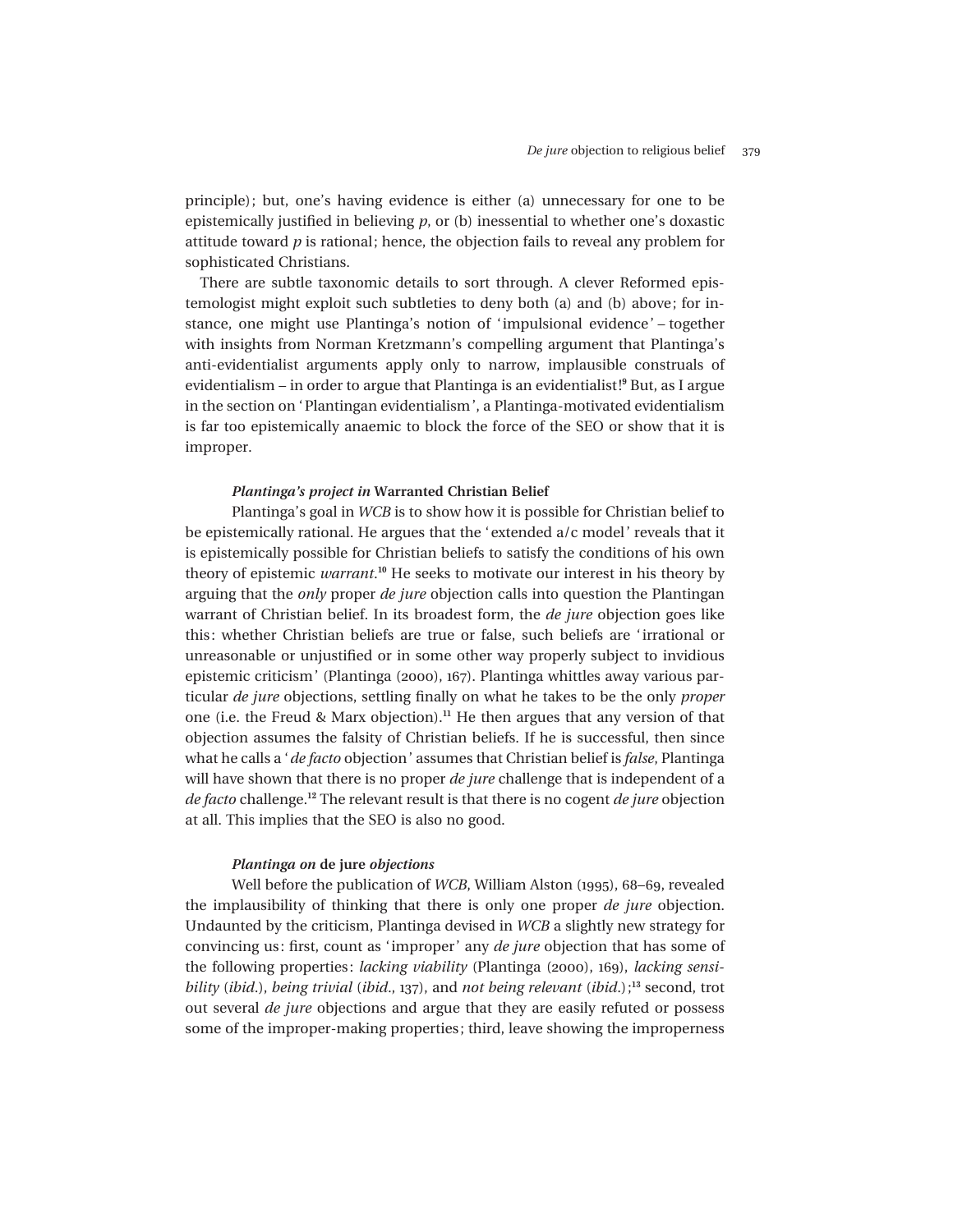of any other *de jure* objections as homework for the rest of us *(ibid., 104)*; and fourth, conclude that the Freud & Marx objection is the only proper *de jure* objection.

Although WCB has many excellent qualities, the strategy Plantinga uses to motivate our interest in his epistemic theory is not among them. The fourth step is especially puzzling in light of his claim that the Freud & Marx objection is *futile*: 'We can … see the futility of the [Freud & Marx] complaint', he says, 'once we see how theistic belief might have warrant' (Plantinga (2000), 168). But, an objection's *being futile* surely sounds as bad as the other improper-making properties. So why favour the Freud & Marx objection ?

Although I find no good reason to privilege the Freud & Marx objection, Plantinga has a *practical* reason to do so, since that objection happens to be the very one for which his own theory of warrant is relevant. But, from the fact that someone has a *practical* reason to privilege an objection, it does not follow that we have an *epistemic* reason to do so. Even if taking a lot of effort to rebut is required for something to be a proper *de jure* objection, the SEO suffices.<sup>14</sup> Lest we draw this conclusion hastily, let us consider Plantinga's arguments for the conclusion that there is no proper evidentialist objection to the epistemic justification of Christian belief.

# Plantinga on evidentialism and epistemic justification

In WCB (as elsewhere) Plantinga's commentary on epistemic justification focuses on what he calls the 'classical picture', which is comprised of three elements: a deontological view of epistemic justification, evidentialism, and classical foundationalism.<sup>15</sup> Plantinga construes 'evidentialism' such that something counts as a person S's evidence E with respect to a proposition  $p$  only if E is propositional and is relied on explicitly by S in an inference. And he claims that evidentialism just is a deontological theory (having to do with praiseworthiness and blameworthiness) that gets its rationale from classical foundationalism.

Although there are examples of such views, the long evidentialism implicit in the SEO is *not* among them. As I have said, long evidentialism is a *modest* foundationalist view. Since it is an evidentialist view, it entails that there is evidence in all cases of justified basic belief; hence, given our anti-sceptical assumption, long evidentialism implies that there are justified *basic* beliefs which do not get their justification via psychological inference from other believed propositions. Furthermore, long evidentialism does not get its rationale from deontological considerations having to do with praise and blame; indeed, I am convinced that there is no good argument from that kind of deontology to epistemic internalism (of which long evidentialism is a species).<sup>16</sup> From what, then, does long evidentialism get its rationale ? It gets it (in part) from the fact that it does better than any other theory at preserving all the uncontroversial judgements that are part of the non-sceptical tradition. Although I will not argue for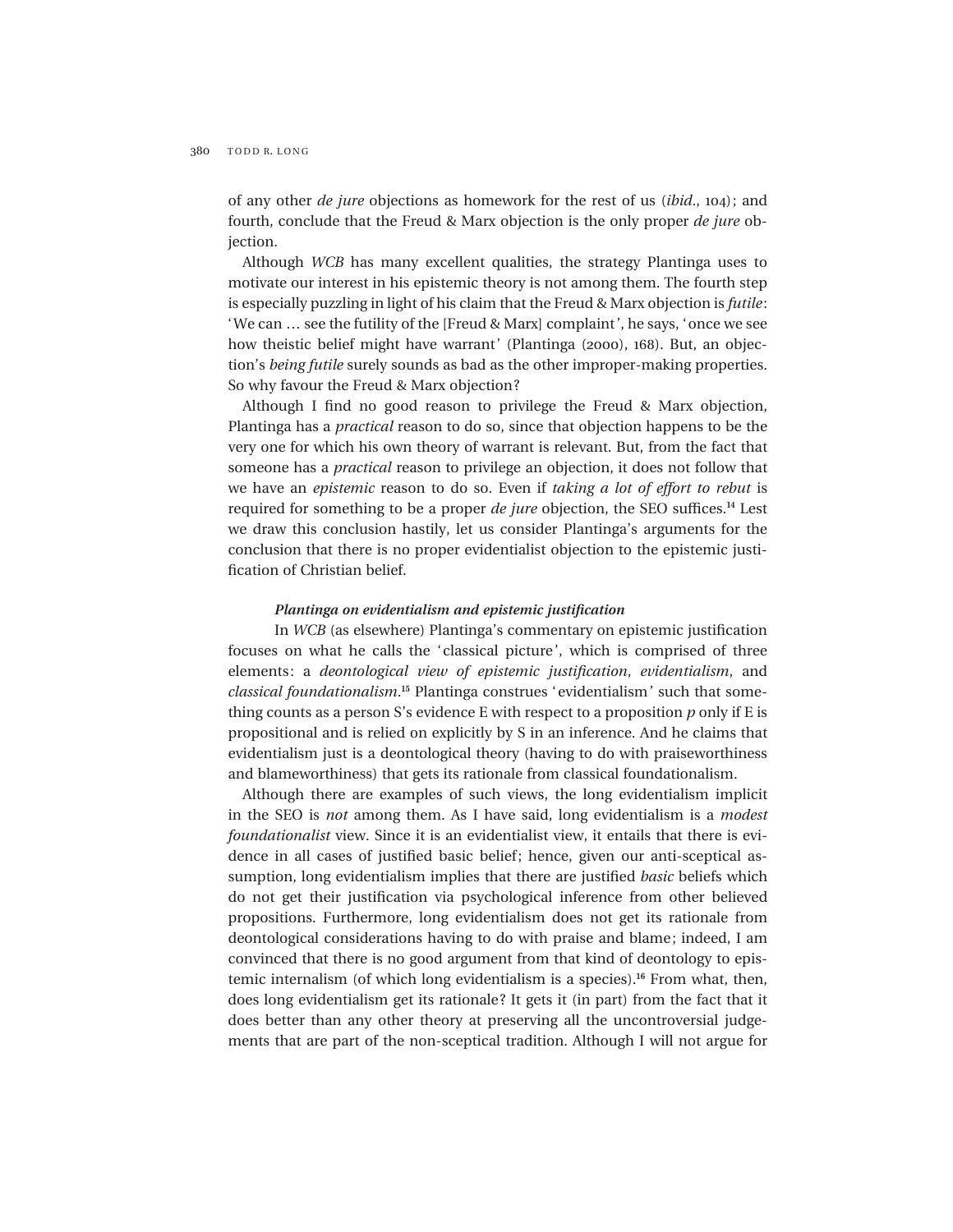that conclusion here, I will defend long evidentialism against Plantinga's antievidentialist arguments.

Since long evidentialism is not a theory that falls under the ' classical picture', the SEO is immune to all of Plantinga's arguments that trade on a deontological notion of epistemic justification, or classical foundationalism, or Plantinga's construal of 'evidentialism'. Indeed, only one passage in WCB so much as suggests an objection applicable to long evidentialism:

Consider memory. You remember what you had for lunch: lentil soup and a doughnut. This belief isn't based on propositional evidence. You don't infer it from other things you know or believe, such things, perhaps, as your knowledge that you always have a doughnut and lentil soup for lunch, or your knowledge that it is now shortly after lunchtime and there are doughnut crumbs on your desk and an empty plastic soup dish in your trash. … But it also isn't based on an experience. At any rate, it is clear that memory beliefs are not based on anything like sensuous experience or phenomenal imagery. There may be a bit of such imagery present (a fragmentary and partial image of a doughnut or a bowl, perhaps), but you certainly don't form the belief on the basis of that image. It is clear that you could remember without having that imagery – or, indeed, any other imagery. So the imagery isn't necessary. It is also insufficient; you could also have that imagery without remembering. The reason is that the imagery that goes with imagining that you had a doughnut and lentil soup for lunch, or entertaining the proposition that you did, is indistinguishable (at least in my own case) from the imagery that goes with remembering that you had a doughnut and lentil soup for lunch. And even if you do have fairly explicit phenomenal imagery in connection with this memory, you surely don't know that it was lentil soup on the basis of that imagery; the image isn't nearly clear, detailed, and explicit enough to enable you to distinguish it from, for example, imagery of pea soup, or bean soup, or many other kinds of soup. (Plantinga (2000), 105–106)

To his familiar (and, I think, correct) point that we do not typically form a memory belief via a conscious inference from propositions about how things seem to us, Plantinga here adds a stronger claim: 'But it also isn't based on an experience' (ibid.). This gives us the seed of an objection even to the general version of evidentialism: if there are epistemically rational beliefs that are not related in any epistemic way to an experience, then there is no principled reason for maintaining that all epistemically justified beliefs are supported by evidence.

However, Plantinga does not really think that there are any epistemically rational beliefs disconnected from experience. Notice the qualification: 'At any rate, it is clear that memory beliefs are not based on anything like sensuous experience or phenomenal imagery' (ibid., 106). Let us take care: it is one thing to say that a memory belief is not based on an experience, but it is another thing to say that a memory belief is not based on sensuous experience or phenomenal imagery. It may be that epistemically rational memory and a priori beliefs need not be based on sensuous experience or phenomenal imagery, but Plantinga does not show, nor does he believe, that experience plays no role in determining the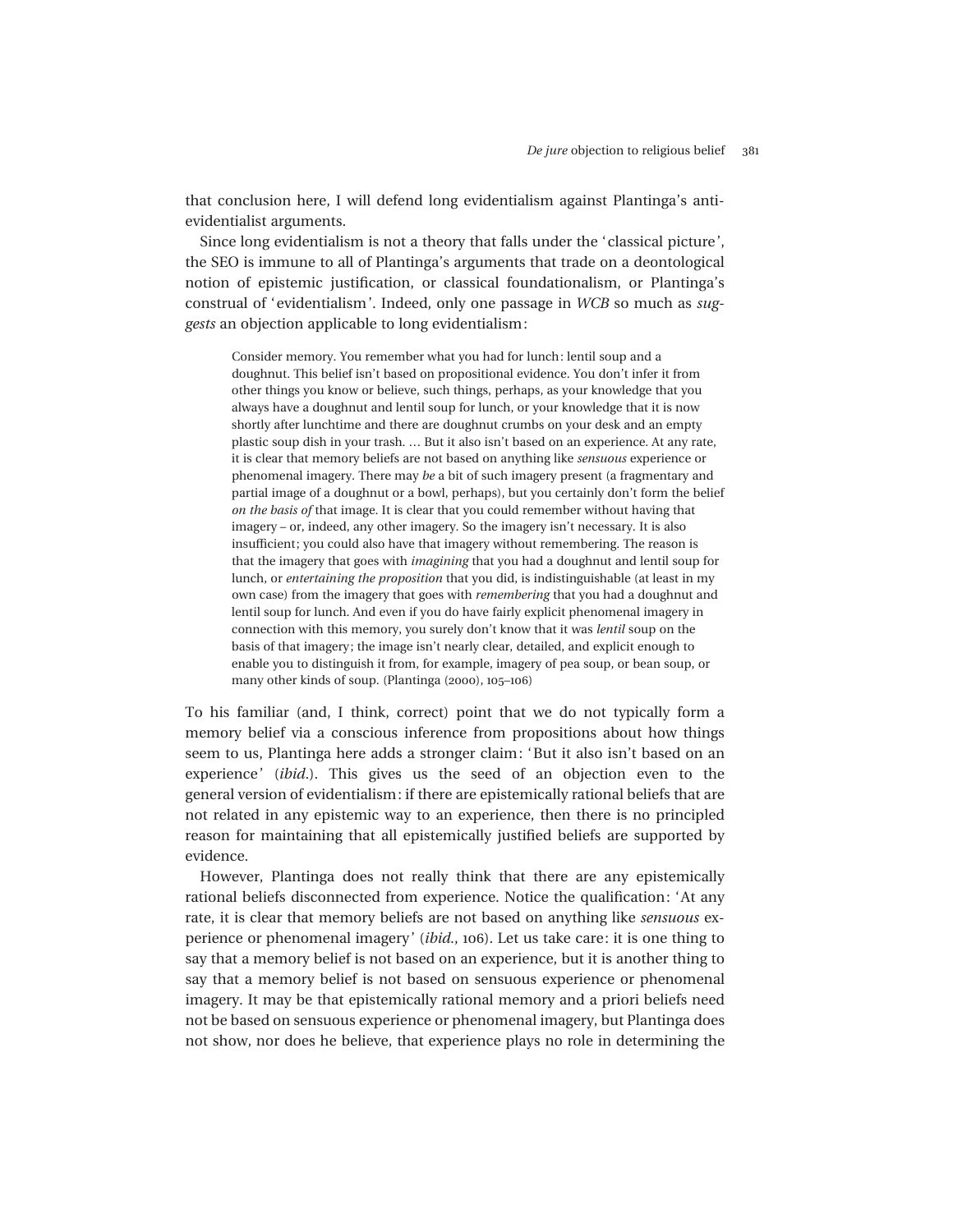epistemic status of memory and a priori beliefs. To clarify, consider one more passage where Plantinga compares religious beliefs to memory beliefs and a priori beliefs:

In a certain sense, there isn't anything to go on in any of the three cases. You don't accept memory and obvious a priori beliefs on the basis of other beliefs; but you also lack the detailed phenomenological basis, the rich and highly articulated sensuous imagery that is involved in perception. What you do have in all three cases is another kind of phenomenal evidence, what I have been calling doxastic evidence. (In WPF I called it impulsional evidence.) There is a certain kind of phenomenology that distinguishes entertaining a proposition you believe from one you do not: the former simply seems right, correct, natural, approved–the experience isn't easy to describe (WPF, 190ff.) You have this doxastic evidence in all three sorts of cases (as, indeed, in any case of belief), and you have nothing else to go on. But you don't need anything else to go on: it is not as if things would be better, from an epistemic point of view, if you believed, say,  $2+1=3$  or that you had oatmeal for breakfast this morning on the evidential basis of other propositions, or on the basis of some kind of sensuous imagery more or less like that involved in perception. (Plantinga (2000), 264)

Based on this passage, a case against GE and long evidentialism might go as follows: with respect to perceptual beliefs such as visual beliefs, there is the presence of experiential evidence in the form of phenomenal qualities: things looking a certain way to you can legitimately be construed as supporting evidence for your visual beliefs; however, in the case of memory and a priori beliefs, there need be no such thing as the way things look to you (e.g. no images) that play a role in your forming the beliefs that you do; hence, you have no evidence for memory beliefs and a priori beliefs.

However, if this were taken to be an objection to GE or long evidentialism, then it would fail. From the fact that no highly articulated sensuous imagery is present with respect to an intuitively justified believed proposition, it does not follow that there is no evidence. Consider an elementary a priori belief formed as a response to an experience that is sometimes described as 'seeing the truth'. It is very plausible that such an experience is characterized by awareness of the truthmaking constituents of the relevant proposition and relations among those constituents.<sup>17</sup> So, it is very plausible that having the peculiar experience constituting 'seeing the truth' just is good evidence for the proposition believed.

Something similar goes for occurrent memory beliefs, which are formed as a response to memorial experience: whether or not the experience includes sensory imagery, it surely has a looking-back-in-time quality to it, for, if it lacked such a quality, it would not give rise to what qualifies as an occurrent memory belief.<sup>18</sup> Furthermore, the experience represents some particular state of affairs rather than others. The looking-back-in-time quality and the representative content involved are plausibly evidence for something's having occurred in the past; for, that kind of experience just is the kind that indicates something's having happened in the past. Such justification is defeasible, but unless it is defeated by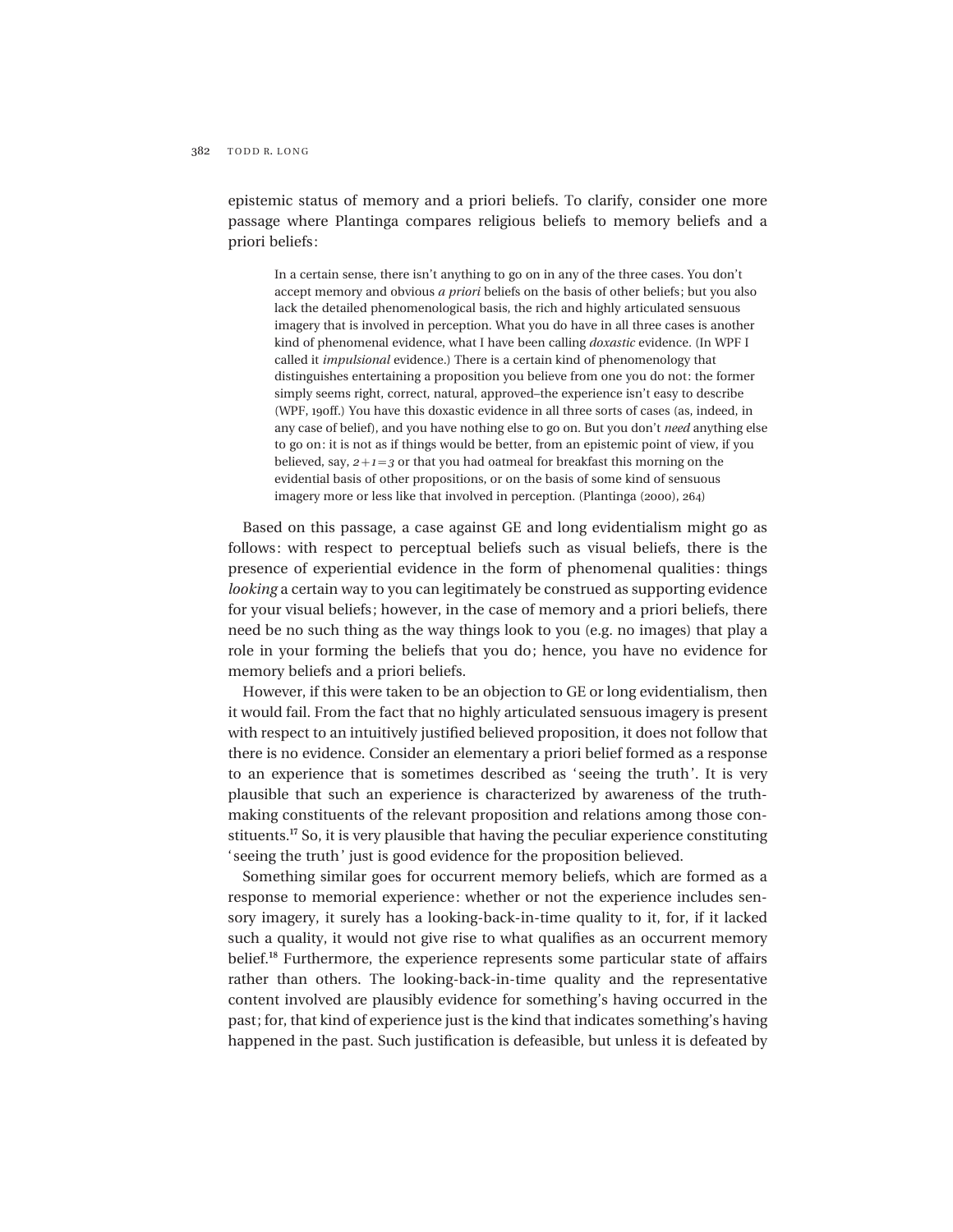other evidence one possesses, it is plausible that the peculiar experience that goes with remembering just is a good reason (i.e. good evidence) for the relevant proposition believed.

I conclude that reflection on the passage reveals nothing to impugn long evidentialism. In every instance of an epistemically rational belief that Plantinga discusses, there is some experience that serves as the ground or basis or trigger for that belief. Moreover, in every uncontroversial case of epistemically rational belief, there is an experience (or set of experiences) that can plausibly be regarded as indicating the truth of the proposition believed. So, nothing along the lines under discussion provides reason to deny long evidentialism. These considerations may help to explain Norman Kretzmann's claim that, were it not for Plantinga's 'artificially narrow notion of evidence when characterizing evidentialism or his own position … he would not be an anti-evidentialist' (Kretzmann (1992), 24).

# Plantingan evidentialism

Might we argue against the SEO by adapting some of Plantinga's epistemic views into an evidentialist framework amenable to long evidentialism ? In particular, can we get a Plantingan understanding of the evidence that long evidentialism appeals to in order to argue that sophisticates' Christian beliefs are typically justified? Two ideas come to mind: Plantinga's proper functionalism and what he calls 'impulsional evidence'.

#### Evidentialism and proper function

Although we cannot easily understand the supports relation mentioned in GE in terms of proper function (since GE pertains to propositional justification), perhaps we can understand, in terms of proper function, a long-evidentialistfriendly relation involved in doxastic justification. In one place Feldman & Conee (2004, 83) characterize evidentialism as follows: 'Doxastic attitude D toward proposition p is epistemically justified for S at t if and only if having D toward p fits the evidence S has at t'. Perhaps the epistemic fittingness appealed to can be explained in terms of proper function. As I have said, Plantinga thinks that, in every case of epistemically rational belief, there is an experience that serves as a ground or basis or trigger for that belief. The epistemic fittingness under discussion works nicely when we consider the experience to involve a non-inferential mental state that very plausibly indicates the truth of a proposition due to the fact that it pretty closely reflects or mirrors the relevant proposition: intuitively, a hand-like visual experience indicates that ' that is a hand'; a voice-like auditory experience indicates that 'someone is talking'; a looking-back-in-time experience of a certain sort indicates that 'I had coffee for breakfast'; a certain seeing-the-truth experience indicates that ' $2+3=5$ ', etc.<sup>19</sup> There is some plausibility in thinking that we are exhibiting epistemic proper function in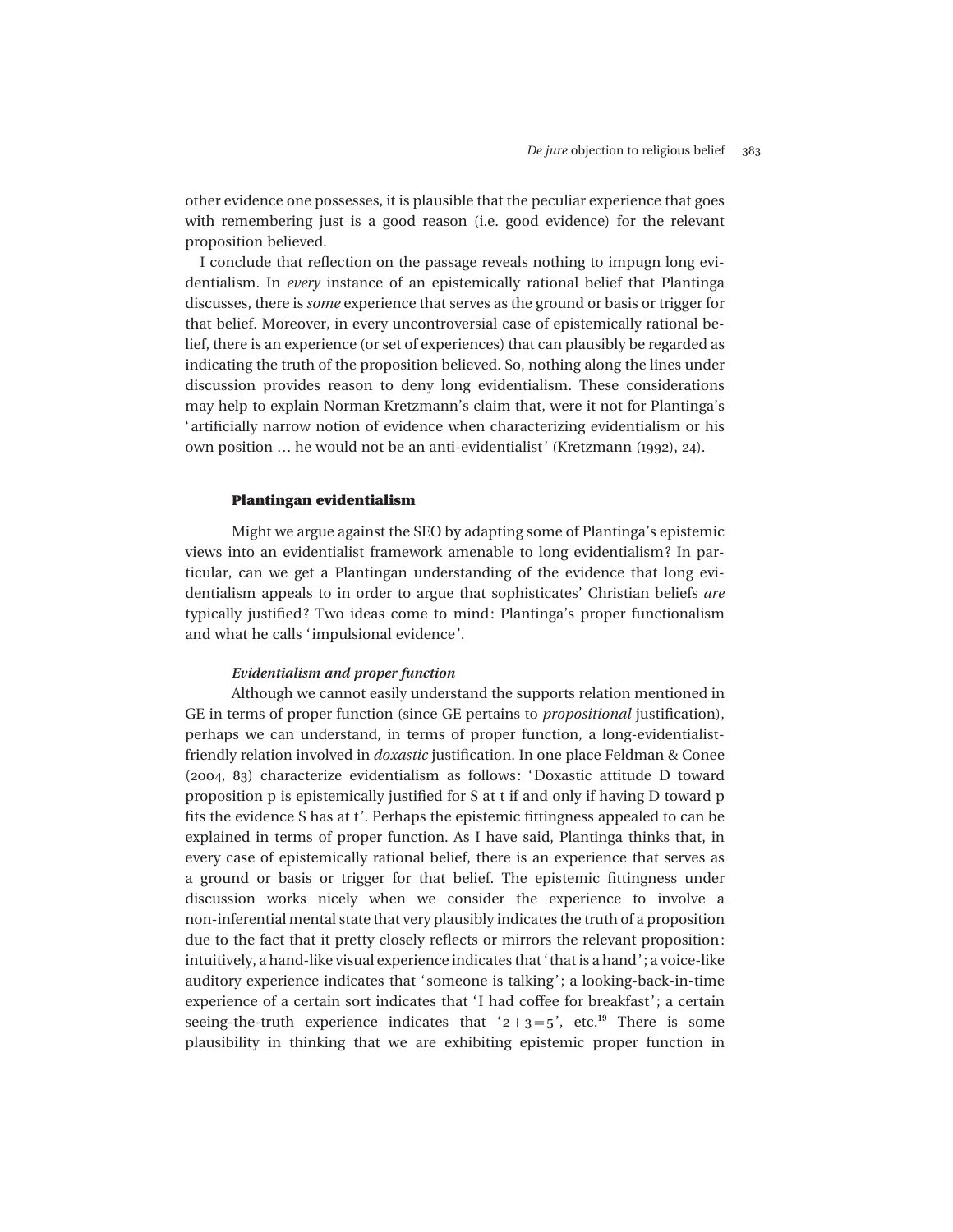these cases when we form the relevant beliefs on the basis of the evidence described.

The trouble is that Plantinga claims that some experiences serve as the causal triggers for rational beliefs when those experiences do not closely reflect or mirror the relevant proposition. For instance, Plantinga says that one's experience of looking at a lovely flower can trigger the *sensus divinitatis* to produce a belief such as 'God made all this'. The experience is of a *flower*, not of God; but, the belief is about God. Plantinga has done an admirable job of explaining how it is possible for that belief to be the result of proper function, but it does not follow that the belief fits the evidence at issue (by hypothesis, the flower-experience doesn't look like God).<sup>20</sup> What seems entirely natural is that beliefs with respect to propositions such as ' that is a flower' fit the evidence, because it is plausible that the evidence is an indication of the truth of such propositions. But, it seems ad hoc to think that such evidence indicates the truth of the theistic proposition.

I am open to the possibility that the doxastic epistemic fittingness relation can be understood in terms of proper function, but it seems to me that any plausible view along that line will deny that an experience's mere triggering of a belief, even when the proposition believed is true, and even when it is caused by a reliable belief-producing mechanism, counts as an indication to the person that the proposition believed is true. But, what counts as an indication of truth to the person *just is* what the evidential supports relation pertains to, and this is a nonnegotiable component of long evidentialism. This is no objectionably dogmatic point, since it is *Plantinga's* judgement of the example that is controversial. So, unless there is some good reason to think that the mental experience as of, say, seeing a flower is itself an indication of the truth of a theistic proposition, there seems to be little hope of adapting Plantinga's particular views about proper function to long evidentialism in a way that shows that the SEO fails.<sup>21</sup>

# Evidentialism and 'impulsional evidence'

As the quotation above indicates, Plantinga says that there is 'impulsional evidence' in all cases of belief. Perhaps reflection on this fact shows that the SEO is not worthy of attention. Saying that the impulsional evidence for a sensory, memorial, or a priori proposition makes the proposition seem right, Plantinga claims that such evidence is good enough for belief, from the epistemic point of view; indeed, he says you don't need anything else to go on. One might think, then, that this result lends *support* to long evidentialism; $2<sup>2</sup>$  moreover, because there is impulsional evidence in all cases of belief, and sophisticated Christians have lots of Christian beliefs, one might claim that Christian propositions are supported by such evidence.

Nevertheless, there are reasons to doubt that 'impulsional evidence' actually does any interesting evidential work. One reason concerns the nature of impulsional evidence. In Warrant and Proper Function (1993a) – where Plantinga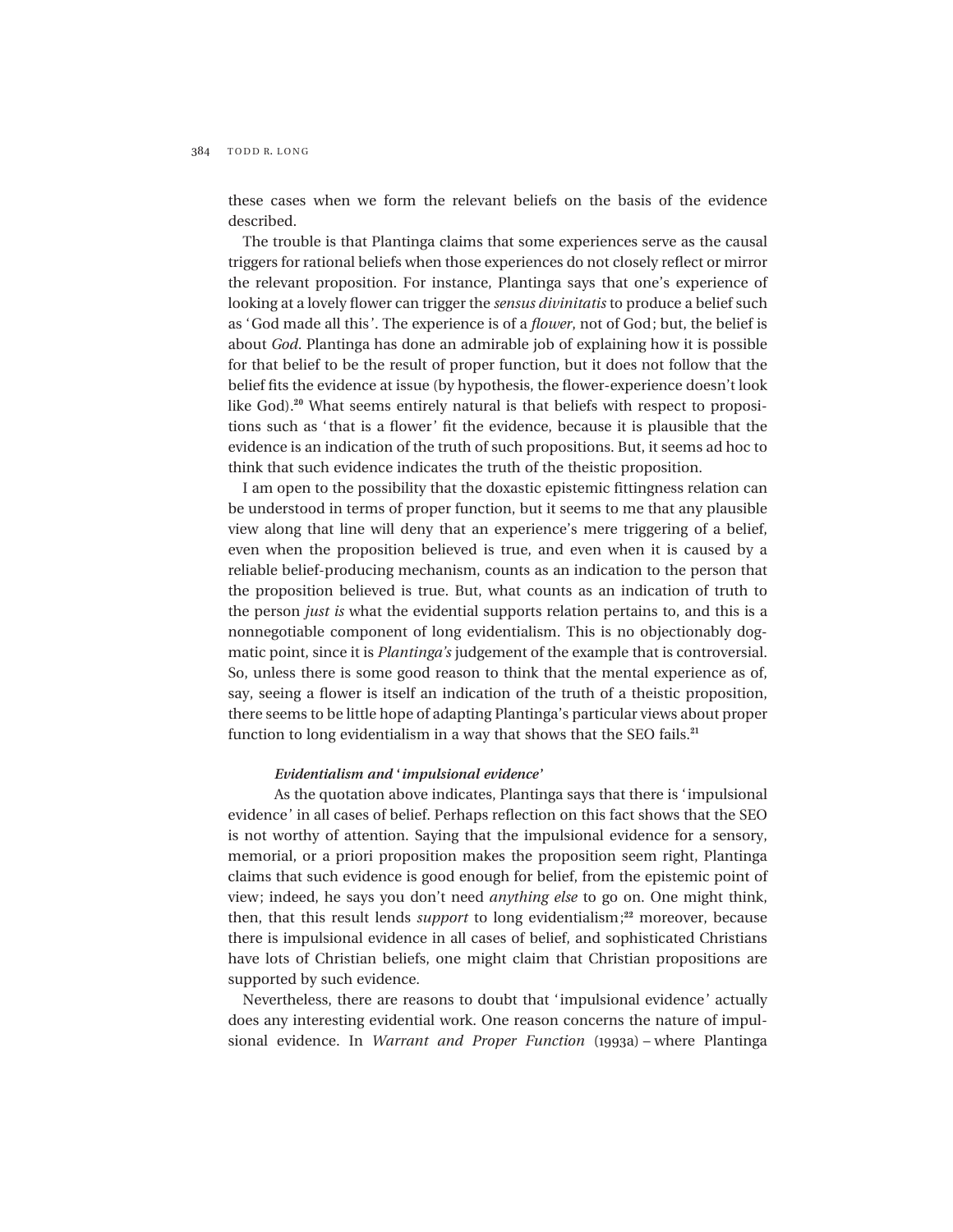discusses in detail the relation between seeing the truth of a proposition (e.g. 'if Sam is happy, then someone is happy') and impulsional evidence – he writes:

You see that the proposition is true: and that involves an inclination or impulse toward believing the proposition–an inclination that is either experienced or such that it can be brought to consciousness by paying attention to it. Perhaps we should say instead that the proposition in question has a sort of attractiveness, or perhaps inevitableness about it, or perhaps a sort of perceived fittingness; the phenomenology is hard to describe, but familiar to us all. (Plantinga (1993a), 191)

Although the impulsion to believe may be stronger with respect to obvious a priori beliefs than with other kinds of belief, the general idea is supposed to apply in all cases of belief: (1) one's impulsion to believe (i.e. the experience of the impulse alone) causes the proposition to seem true to one; thus, (2) 'impulsional evidence' is evidence for the proposition believed.

But, the inference from (1) to (2) is doubtful. Note first that feeling impelled to believe a proposition is not always epistemic. A proposition such as ' everything will turn out all right' may be so attractive to a person in a desperate situation – because it is reassuring – that the person feels impelled to believe it. But its being reassuring does not itself provide any epistemic reason to believe the proposition. An epistemic reason to believe a proposition just is an indication that the proposition is true. The desperate-situation example shows that one may feel impelled to believe a proposition even if one has no epistemic reason to believe it. So, if one does have an epistemic reason to believe a proposition, that reason is something other than the impulsion to believe. The upshot is that an impulsion to believe is not itself evidence.

Second, reflection suggests that Plantinga has backward the explanatory relation between seeing the truth and feeling impelled to believe. One doesn't see the truth of a proposition because (in part) one feels impelled to believe it, but rather one feels impelled to believe the proposition because one sees its truth. Seeing that a proposition is true surely counts as an epistemic reason for believing the proposition, since the experience of seeing the truth of a proposition indicates to one that it is true, but feeling impelled to believe is, by itself, no epistemic reason at all for believing the proposition.<sup>23</sup> Similarly, one's having a visual experience as of a tree might cause one to feel impelled to believe that ' that is a tree', but for the same reasons as mentioned above, it does not follow, nor is it plausible, that the feeling of impulsion itself indicates that ' that is a tree'.

In any case, the fact that there is 'impulsional evidence' in all instances of belief – no matter how irrational – reveals that having impulsional evidence is far too anaemic to do much epistemological work. Furthermore, reflection on the ubiquitous nature of 'impulsional evidence' reveals that any evidentialist view taking 'impulsional evidence' to be sufficient for justification runs foul of the non-sceptical tradition, which has its plausibility in part because it acknowledges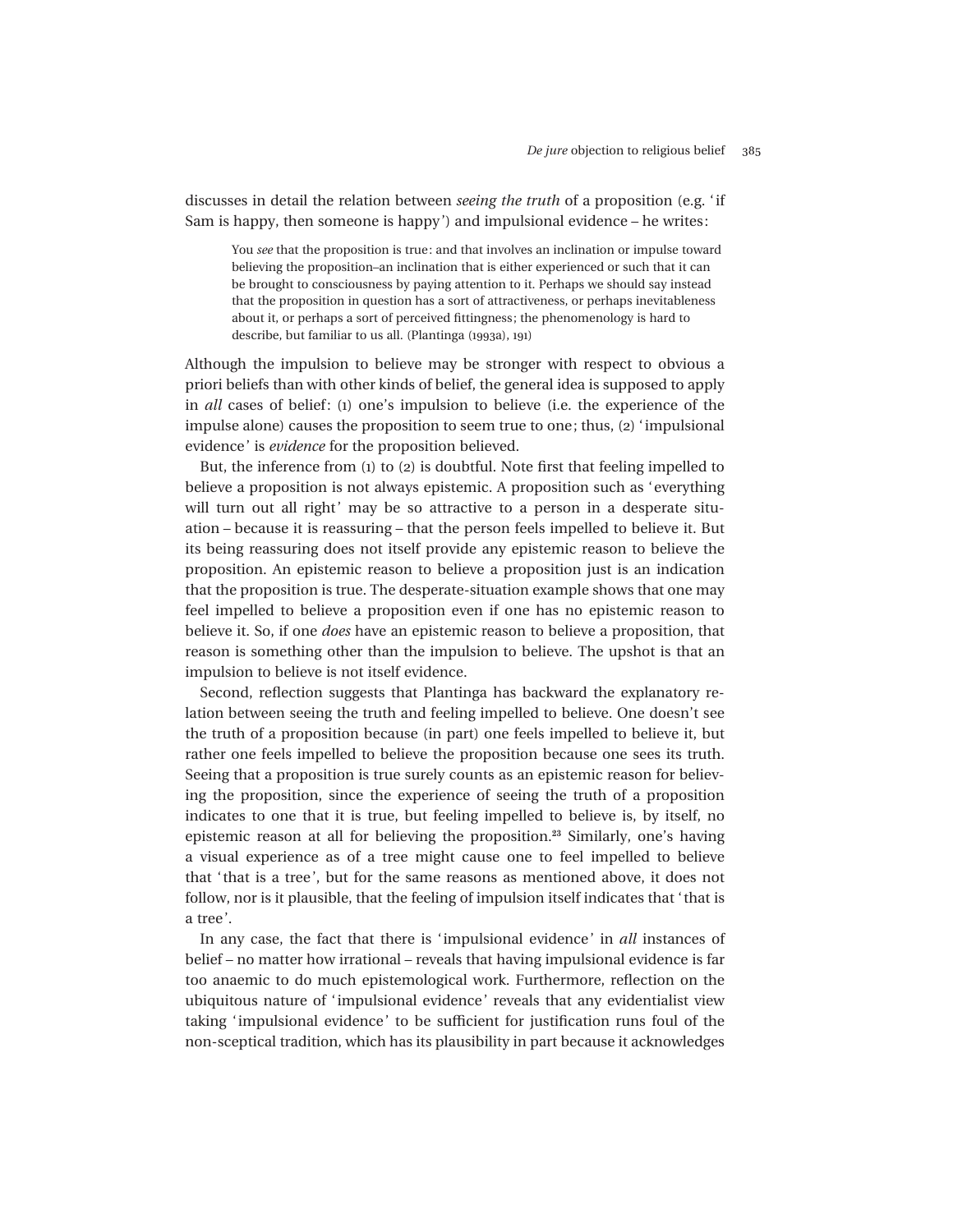that not all beliefs are justified. I conclude that facts about 'impulsional evidence' provide no reason to think that Plantinga's views afford us plausible ways to use long evidentialism against the SEO.

#### Does the SEO assume that Christian propositions are false?

In WCB, Plantinga says that there is no proper *de jure* objection that does not assume the falsity of theistic belief: 'There aren't any *de jure* criticisms that are sensible when conjoined with the *truth* of theistic belief; all of them either fail right from the start … or else really presuppose that theism is false' (Plantinga (2000), 191). Is the SEO committed to the falsity of theism or Christianity ? No. I can demonstrate this by commenting on WCB's overarching argument, which is as follows: if the main lines of Christianity are true, then God would want persons to have warranted beliefs with respect to Christian propositions; and, if the consequent of the previous sentence is true, then very probably paradigmatic Christian beliefs are warranted; so, if the main lines of Christianity are true, then very probably paradigmatic Christian beliefs are warranted (and thus epistemically rational). In a structurally identical argument applied to the kind of epistemic justification at issue in the SEO, the first premise would be this: If the main lines of Christianity are true, then God would want persons to have epistemically justified beliefs with respect to Christian propositions.

There are reasons, even reasons internal to a popular view about Christian faith, for denying that first premise. No doubt, if the Christian story is true, then God would want persons to have particular affections toward God and others, to engage in particular actions or kinds of actions, and to have particular beliefs, including true ones about the main lines of Christianity, required to aid one in living a faithful Christian life. But, it does not follow that God would want persons to have *epistemically justified* beliefs with respect to Christian propositions. Indeed, according to a leading notion of faith as it pertains to belief, belief by faith goes beyond, so to speak, the evidence we have. According to this view, which seems to be supported by various passages in scripture, it is a sign of mature faith that one has confident belief about some matters even when the evidence is not suitably impressive. The idea is that there is something religiously valuable about having some beliefs that do not fit with what one's evidence indicates.

In fact, there is a wide range of views about faith along this line. At one extreme is the radical Kierkegaardian view ('I believe because it is absurd'); $^{24}$  according to a popular interpretation, this view makes faith out to involve believing what is plainly inconsistent with one's evidence. Less radical (and, I think, more plausible) views involve the idea that faith produces belief even when one's evidence with respect to the proposition believed no more indicates the truth of the proposition than it indicates its falsity.<sup>25</sup> Implicit in all such views is the idea that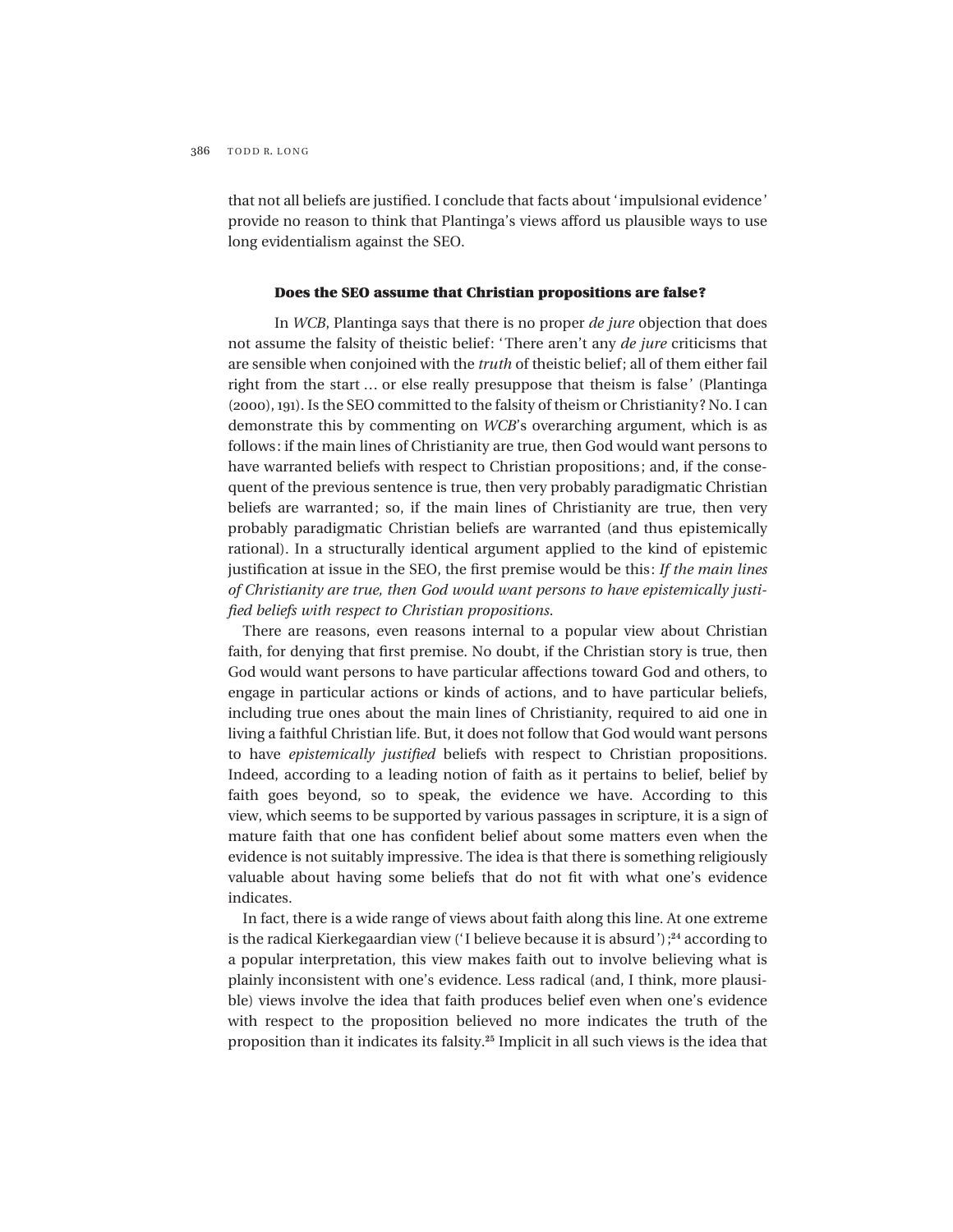faith is valuable because it produces the kind of confidence in the main lines of Christianity that is not so sensitive to the vicissitudes of one's ever-changing evidence base; and, partly for that reason, one's living a life of faith – which crucially involves factors intimately related to one's beliefs (e.g. one's affections, desires, and actions) – need not be ruined by every epistemic challenge that comes along. Accordingly, faith characteristically produces true beliefs that aid one in living a good Christian life, but it does not follow that faith characteristically produces epistemically justified belief. Such a view is thus consistent with the thesis that faith characteristically produces true, but epistemically unjustified, belief. Reflection on the religious plausibility of the view reveals that the SEO is not committed to the falsity of Christian propositions; for, even if the SEO proves its conclusion, it is possible that Christian propositions are true. Hence, the SEO is sensible when conjoined with the truth of Christian belief.

### Why the SEO is worthy of philosophical interest

It is surely not obvious that the total evidence of sophisticated Christians indicates the truth of Christian propositions. Long evidentialism is consistent with the view that our psychologically basic perceptual beliefs, memory beliefs, and a priori beliefs can be, and typically are, epistemically justified. But, it does not follow that a psychologically basic Christian belief is epistemically justified. If it is, then that will be partly, but crucially on long evidentialism, in virtue of a person's being in a non-inferential mental state that indicates the truth of the relevant Christian proposition. So, to argue that such a state of affairs obtains, one needs to explain how a non-inferential mental state can indicate the truth of such a proposition.

Although that is no easy task, another strikes me as even more difficult: explain why some putative defeaters for Christian propositions (or for the reasons sophisticates have for believing such propositions) – that sophisticates are well aware of – are not actual defeaters. Those worth taking seriously include some arguments from evil, some arguments from religious (and non-religious) diversity, knowledge of epistemic peers who believe propositions inconsistent with Christian propositions, and arguments for the conclusion that religious experiences are best explained not by the putative truth-makers of Christian propositions but by non-supernatural causes. And, depending on how much rational strength one's objections have against the individual putative defeaters, one might still need to explain why the totality of the putative defeaters do not constitute epistemic defeat. On the other hand, if one attempts the strategy of arguing that sophisticated Christians are justified in believing Christian propositions on the basis of justified inferences, then one has the difficult task of explaining what sort of inferences are sufficient in light of knowledge of the putative defeaters.26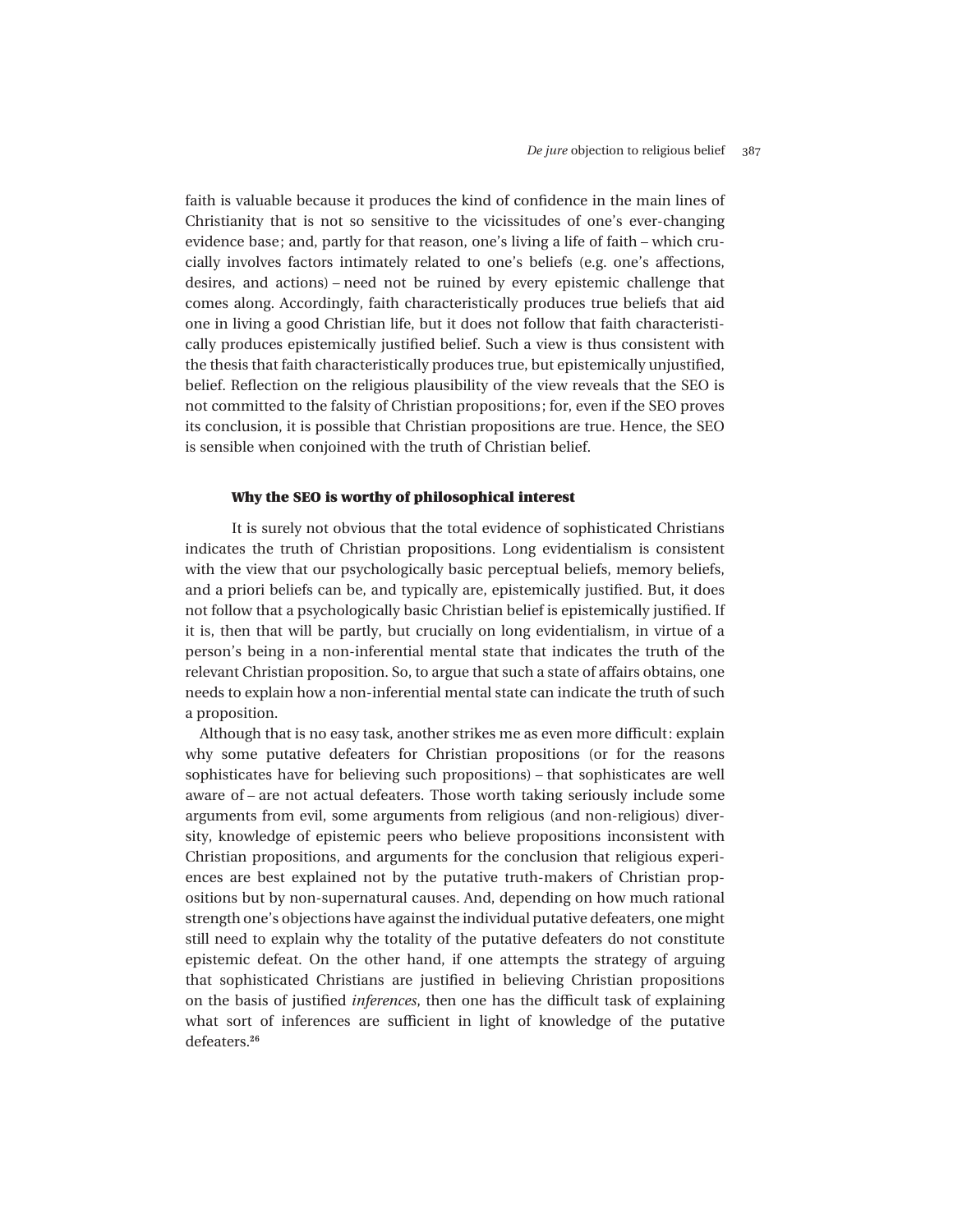# The so-what? objection

If the conclusion of the SEO does not imply that Christians are blameworthy for their Christian beliefs, and if it is plausible to understand religious faith in such a way that believing against one's evidence can be a virtue, then why worry about the SEO? Even if everything I have said is true, so what?<sup>27</sup> Why should sophisticated Christians be concerned about having doxastic attitudes that go against their evidence ?

### What's bad about believing against one's evidence?

Although I am not myself an evidentialist objector to the rationality of Christian beliefs,<sup>28</sup> I think that there are plausible evidentialist-friendly answers to the so-what question. For one thing, believing what one's evidence supports at a time is necessary for having knowledge at that time, and knowledge is intrinsically valuable; so, by believing what one's evidence does not support, one fails to have something intrinsically valuable.

But, this is not a fully satisfactory answer to our question. One reason is that one can fail to have knowledge even when one believes a proposition that one's total evidence massively (but not perfectly) supports.<sup>29</sup> Another reason concerns the doxastic attitude of *suspending judgement*. I take it that any plausible view of epistemic rationality implies that suspending judgement can be the epistemically rational attitude to take toward a proposition at a time. But one fails to have knowledge *every time* one suspends judgement. Such considerations reveal a more important reason that it is bad to believe against one's evidence: doing so prevents one from having an epistemically *rational* attitude at the very time at issue.

Epistemic rationality is an evaluative concept, which has to do with satisfaction of an intellectual standard at a time, a standard the satisfying of which constitutes epistemic value with respect to rational enquiry at that time.<sup>30</sup> That standard just is having a doxastic attitude that is supported by one's evidence. There is a simple but powerful argument for this. 'Rational' *means* 'of or based on reasoning or reason'.<sup>31</sup> Although there are various kinds of reason, one has an *epistemic* reason at a time only when one has an *indication of the truth* of a proposition at that time. And any indication of the truth of a proposition to a person is very plausibly some evidence the person has with respect to that proposition. So, epistemic rationality at a time is a matter of one's evidence that a proposition is true. In failing to have the doxastic attitude that fits one's evidence at a time, one fails to gain something of epistemic value.

Furthermore, intuitively the epistemic value of rationality is greater than the epistemic value of truth. It is frequently said that lucky true beliefs are not particularly valuable epistemically. Virtually everyone agrees that you are not doing so well epistemically in *luckily* believing a truth: the common view is that you're doing much better epistemically by *rationally* believing. So, inasmuch as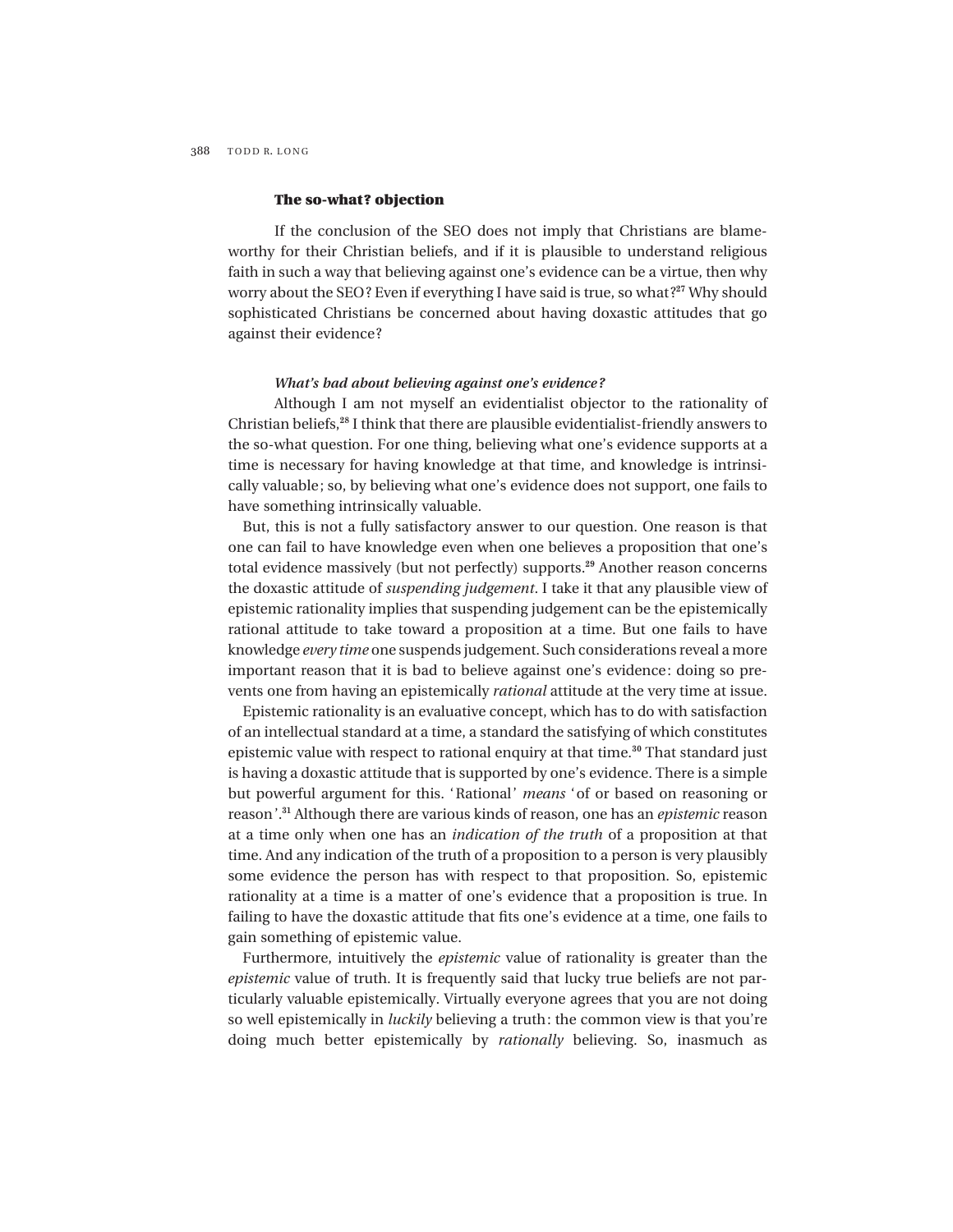epistemic rationality at a time is a matter of believing what one's evidence supports at that time, believing against one's evidence is a bad thing with respect to what is plausibly the more valuable epistemic good.

So, believing what one's evidence does not support exhibits a kind of intellectual failure. This is because, other things being equal, it is intellectually better to have an epistemically rational doxastic attitude toward a proposition than an epistemically irrational doxastic attitude. I take it that this is true regardless of what plausibly explains 'intellectually better'.<sup>32</sup> The upshot is that those who have doxastic attitudes that do not fit their evidence fail, with respect to those attitudes, to satisfy the standard of epistemic excellence that characterizes well-done rational enquiry. That is what is bad about believing without, or against one's, evidence.

There may be a special reason that believing against one's evidence is bad for sophisticated Christians. St Anselm's motto, 'Faith Seeking Understanding', speaks to an aim of importance to typical sophisticated Christians, for it is also the motto of the contemporary Society of Christian Philosophers. The phrase contains ambiguities, but surely it is often taken to express a desire to discover how the central Christian doctrines are consonant with the aim of rational enquiry. Considered in light of much contemporary work in philosophical theology, it is clear that 'faith seeking understanding' is often taken to express more than merely understanding the meanings of Christian doctrines and relations among them: it also involves understanding how religious belief is rational. On the present proposal that the aim of rational enquiry involves believing in accordance with one's evidence, believing against one's evidence can be in tension with satisfying one's goal of understanding one's faith.

# Epistemic rationality and blameworthiness

In any case, it does not follow that people who have doxastic attitudes that go against their evidence deserve blame for those attitudes. The most fundamental reason for this is that our doxastic attitudes are not under the kind of direct voluntary control required for us to be responsible for them.<sup>33</sup> We may well have direct voluntary control over some of the actions that bear on which beliefs we will have – paying close attention to our evidence, enacting policies about virtuous evidence acquisition, and so on – but those are actions, not beliefs. One might deserve praise or blame for such actions, but since one's doxastic attitudes are not under one's immediate voluntary control, one does not deserve praise or blame for them.

Another reason has to do with the way that one's beliefs at a time can positively affect one's future actions and future beliefs. It could be a contingent fact that one will gain an epistemically rational (and perhaps prudentially or morally beneficial) belief that q in the future only if one now believes a proposition  $p$  that is not supported by one's current total evidence. To extend an example by James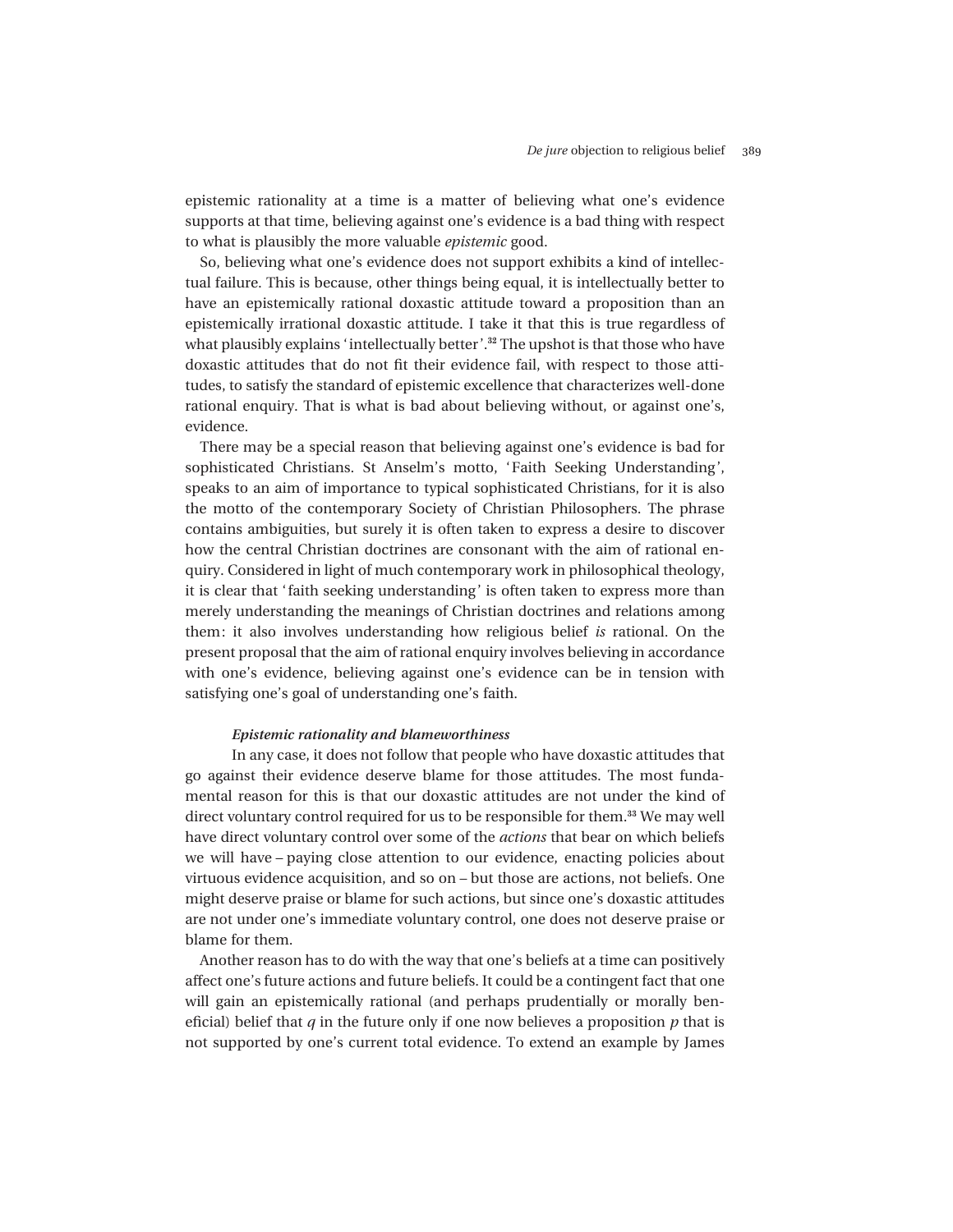(2003, 526), suppose that you are stuck on a mountainside in a blinding blizzard, and you realize that you won't survive the night by staying where you are. Fumbling your way along a ledge, you come to an impassable wall. You consider jumping, in the hope that you'll land safely below and find shelter, but you lack the nerve to jump. So, you convince yourself, by means of a pep talk, to believe p: I'll land safely if I jump. However, since you have little or no indication that p is true (and you remember that the general region you're in is mostly sheer), your total evidence doesn't support p. Nevertheless, emboldened by your belief that  $p$ , you jump, landing safely ten feet below, where you find a cave that provides shelter for the night. Next morning you wake up believing  $q$ : I've survived the night and have a good chance of getting off the mountain alive, on the basis of perception and your mountaineering knowledge.

So, here is a case in which you have an epistemically rational belief that  $q$ , which you would not have had if you had not earlier believed  $p$ , which was not then supported by your total evidence. It seems clear that you do not deserve blame for believing  $p$ ; after all, had you not believed  $p$ , you would neither have rationally believed  $q$  nor have survived. Reflection on examples like this reveals that the kind of synchronic rationality that the SEO focuses on can have instrumental value (or disvalue) for various kinds of diachronic rationality, epistemic and otherwise.<sup>34</sup>

I think such considerations are significant for right thinking about the kind of belief that is involved in what is called *religious faith*. What I have said on behalf of long evidentialism is consistent with the possibility that Christians' irrationally believing Christian propositions at some particular time will play a crucial causal role in their rationally believing Christian propositions at a later time. Perhaps this point is relevant to an aim expressed in ' faith seeking understanding', for it is credible that some understanding comes only by way of prior faith.<sup>35</sup>

Does this lessen philosophical interest in epistemic rationality at a time, which the SEO focuses upon ? I should think not. For even if Christians' irrational beliefs can have instrumental epistemic value with respect to some future beliefs, their having synchronic epistemically rational beliefs whenever they do so will be in virtue of their having evidence that, on balance, supports those propositions; and, this is precisely the feature that the SEO focuses on.

Still, given my view about faith, there can be times in a sophisticate's life in which two different doxastic goods are at odds. For instance, one can have the religious doxastic good of believing a proposition against one's evidence and thereby lack the epistemic good of believing in accord with one's evidence, and vice versa. So, even if a sophisticated Christian were convinced that the SEO is successful, she might not be so worried about it because she thinks that she is often gaining a more important good. The SEO is entirely neutral about that. But, she might nevertheless find troubling a question in the spirit of the SEO: what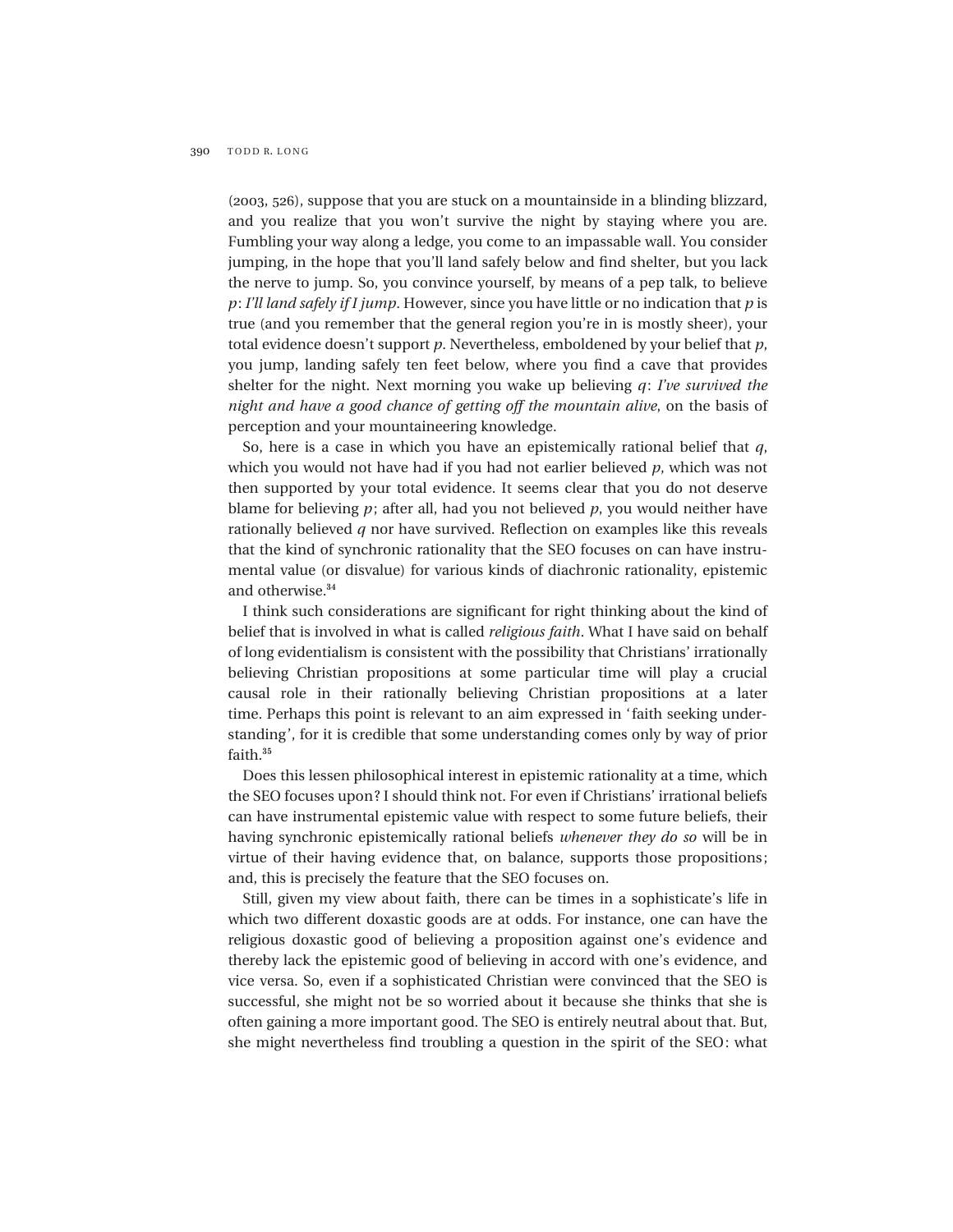reason do you have to think that you are gaining a more important good by believing against your evidence ?

# **Conclusion**

I conclude that Plantinga's arguments on behalf of Reformed epistemology do not provide good reason to think that the SEO is improper; thus, it is philosophically worthwhile to consider whether the most plausible, fully articulated version of the SEO is a good objection to the epistemic rationality of Christian belief. Such considerations will require much thought about the total evidence sophisticated Christians have, and this will surely require much more work than has been done about how religious experiences can provide evidential support for Christian propositions.<sup>36</sup> Perhaps, in the future, the objection will be shown to be as futile as the Freud & Marx objection. But, is it not a proper objection ?<sup>37</sup>

# References

ALSTON, W. (1991) Perceiving God: The Epistemology of Religious Experience (Ithaca NY: Cornell University Press).

(1985) 'Plantinga's epistemology of religious belief', in J. E. TOMBERLIN & P. VAN INWAGEN (eds) Alvin Plantinga (Dordrecht: D. Reidel), 289–311.

(1995) 'Reply to critics', Journal of Philosophical Research, 20, 67–81.

- AUDI, R. (1993) 'The foundationalism-coherentism controversy: hardened stereotypes and overlapping theories', in idem (ed.) The Structure of Justification (Cambridge: Cambridge University Press), 117-164.
- BERGMANN, M. (2006) Justification without Awareness: A Defense of Epistemic Externalism (Oxford: Oxford University Press).
- COHEN, S. (1984) ' Justification and truth', Philosophical Studies, 46, 279–295.
- CONEE, E. (1992) 'The truth connection', Philosophy and Phenomenological Research, 52, 657–669. (1998) 'Seeing the truth', Philosophy and Phenomenological Research, 58, 847–857.
- CONEE, E. & R. FELDMAN (2004) ' Internalism defended', in idem (eds) Evidentialism: Essays in Epistemology (Oxford: Oxford University Press), 53–82.

FELDMAN, R. (2000) 'The ethics of belief', Philosophy and Phenomenological Research, 60, 667–695. (2003) Epistemology (Upper Saddle River NJ: Prentice Hall).

FELDMAN, R. & E. CONEE (2004) 'Evidentialism', in idem (eds) Evidentialism: Essays in Epistemology (Oxford: Oxford University Press), 83–107.

FOLEY, R. (1987) The Theory of Epistemic Rationality (Cambridge MA: Harvard University Press)

HASKER, W. (2001) 'The case of the intellectually sophisticated theist', in M. PETERSON, W. HASKER, B. REICHENBACH, & D. BASINGER (eds) Philosophy of Religion: Selected Readings, 2nd edn (Oxford: Oxford University Press), 349–355.

- JAMES, W. (2003) 'The will to believe', in LOUIS P. POJMAN (ed.) The Theory of Knowledge: Classical and Contemporary Readings, 3rd edn (Belmont CA: Wadsworth), 518–526.
- KIERKEGAARD, S. (1974) Fear and Trembling and the Sickness unto Death, Walter Lowrie (tr.) (Princeton NJ: Princeton University Press).
- KRETZMANN, N. (1992) 'Evidence against anti-evidentialism', in K. J. CLARK (ed.) Our Knowledge of God (Dordrecht: Kluwer), 17–38.
- LONG, T. R. 'Proper function justification and epistemic rationality', Southwest Philosophy Review, (forthcoming).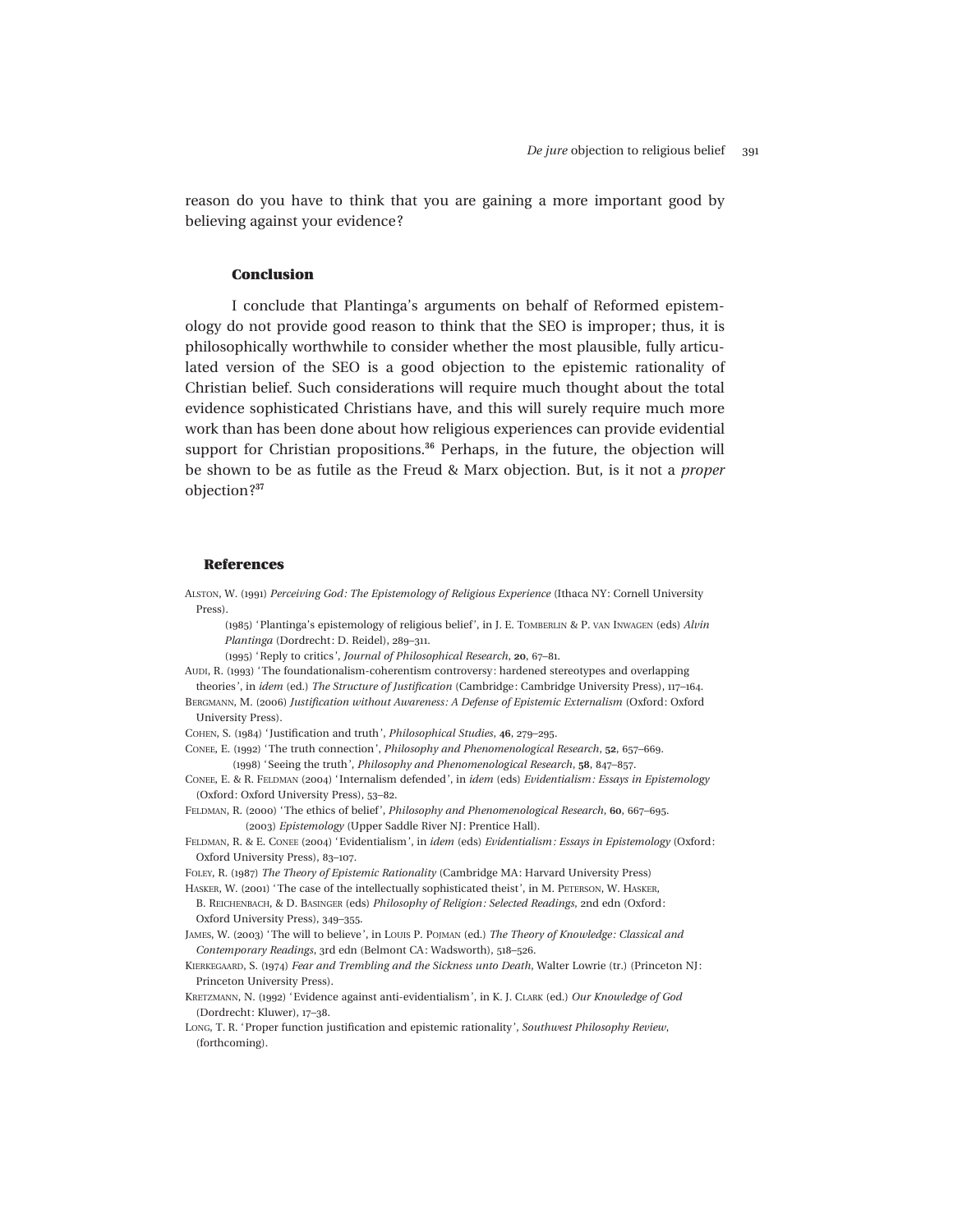PEARSALL, J. & B. TRUMBLE (eds) (1996) The Oxford English Reference Dictionary, 2nd edn (Oxford: Oxford University Press).

PLANTINGA, A. (1981) 'Is belief in God properly basic?', Nous, 15, 41-51.

(1983) 'Reason and belief in God', in A. PLANTINGA & N. WOLTERSTORFF (eds) Faith and Rationality (Notre Dame IN: University of Notre Dame Press), 16–93.

(1993a) Warrant and Proper Function (Oxford: Oxford University Press).

(1993b) Warrant: The Current Debate (Oxford: Oxford University Press).

(2000) Warranted Christian Belief (Oxford: Oxford University Press).

QUINN, P. (1985) 'In search of the foundations of theism', Faith and Philosophy, 2, 469-486. (1993) 'The foundations of theism again: a rejoinder to Plantinga', in L. ZAGZEBSKI (ed.), Rational Faith: Catholic Responses to Reformed Epistemology (Notre Dame IN: University of Notre Dame Press), 14–47.

RUSSELL, B. (2002) 'Memory', in M. Huemer (ed.), Epistemology: Contemporary Readings (New York NY: Routledge), 88–90.

- SWINBURNE, R. (2003) The Resurrection of God Incarnate (Oxford: Oxford University Press). (2004) The Existence of God, 2nd edn (Oxford: Oxford University Press).
- TIMMONS, B. D. (1997) 'More evidence against anti-evidentialism', Dialogue, 39, 62–70.

WYKSTRA, S. J. (1989) 'Toward a sensible evidentialism: on the notion of ''needing evidence''', in W. L. ROWE & W. WAINWRIGHT (eds) Philosophy of Religion: Selected Readings, 2nd edn (New York NY: Harcourt Brace Jovanovich), 426–437.

#### **Notes**

- 1. That is, the SEO challenges whether sophisticated Christians have epistemic justification for believing Christian propositions, not whether sophisticates base their Christian beliefs on what yields epistemic justification.
- 2. The epistemic condition of the sophisticated contemporary religious believer is also a focal point of Quinn (1985), (1993). See also Hasker (2001).
- 3. I have no precise analysis of the supports relation implied by the evidence-justification principle, but the basic idea is clear enough: if one has, say, more and better evidence indicating the truth of  $p$  at time t than one has indicating  $\sim p$ , then one's total evidence at t supports p; and, if one has more and better evidence indicating  $\sim p$  at t than one has indicating p, then one's total evidence supports  $\sim p$  at t; and, if one has no more and better evidence indicating p than one has indicating  $\sim p$ , then one's total evidence supports neither p nor  $\sim p$  at t.
- 4. This specification of synchronic propositional justification is consistent with formulations of leading evidentialists. For instance, Richard Feldman: 'The central idea of evidentialism can be stated in the following evidentialist principle about justification: EJ. Believing p is justified for S at t iff S's evidence at t supports p'; (2003), 45.
- 5. Why believe the evidence-justification principle ? There are no uncontroversial counter-examples, and one's possessing evidence with respect to a proposition at a time seems to be the best explanation of one's being justified in the epistemic way in believing that proposition at that time; moreover, as Conee (1992) argues, one's possessing evidence is the best explanation of why the epistemic kind of justification is closely related to the truth of what is justified.
- 6. Mentalism (or 'mind internalism') has two main theses: (1) a supervenience thesis (S): 'The justificatory status of a person's doxastic attitudes strongly supervenes on the person's occurrent and dispositional mental states, events, and conditions'; and (2) a mental duplicates thesis (M): ' If any two possible individuals are exactly alike mentally, then they are alike justificationally, e.g., the same beliefs are justified for them to the same extent'; Conee and Feldman (2004), 56.
- 7. The term 'long evidence' (and, by extension, 'long evidentialism') was coined by Steve Wykstra (on the spot) at the 2007 Baylor Philosophy of Religion Conference, to describe my broad and deep construal of evidence.
- 8. Although beliefs very plausibly count among one's internal mental states, beliefs count as supporting evidence only insofar as the person's reasons for belief, on balance, indicate the truth of the propositions believed. It is plausible that one's believing that  $p$  can be evidence for the proposition that one believes that  $p$ ; but, it does not follow, nor is it plausible, that one's belief that  $p$  is evidence for  $p$ .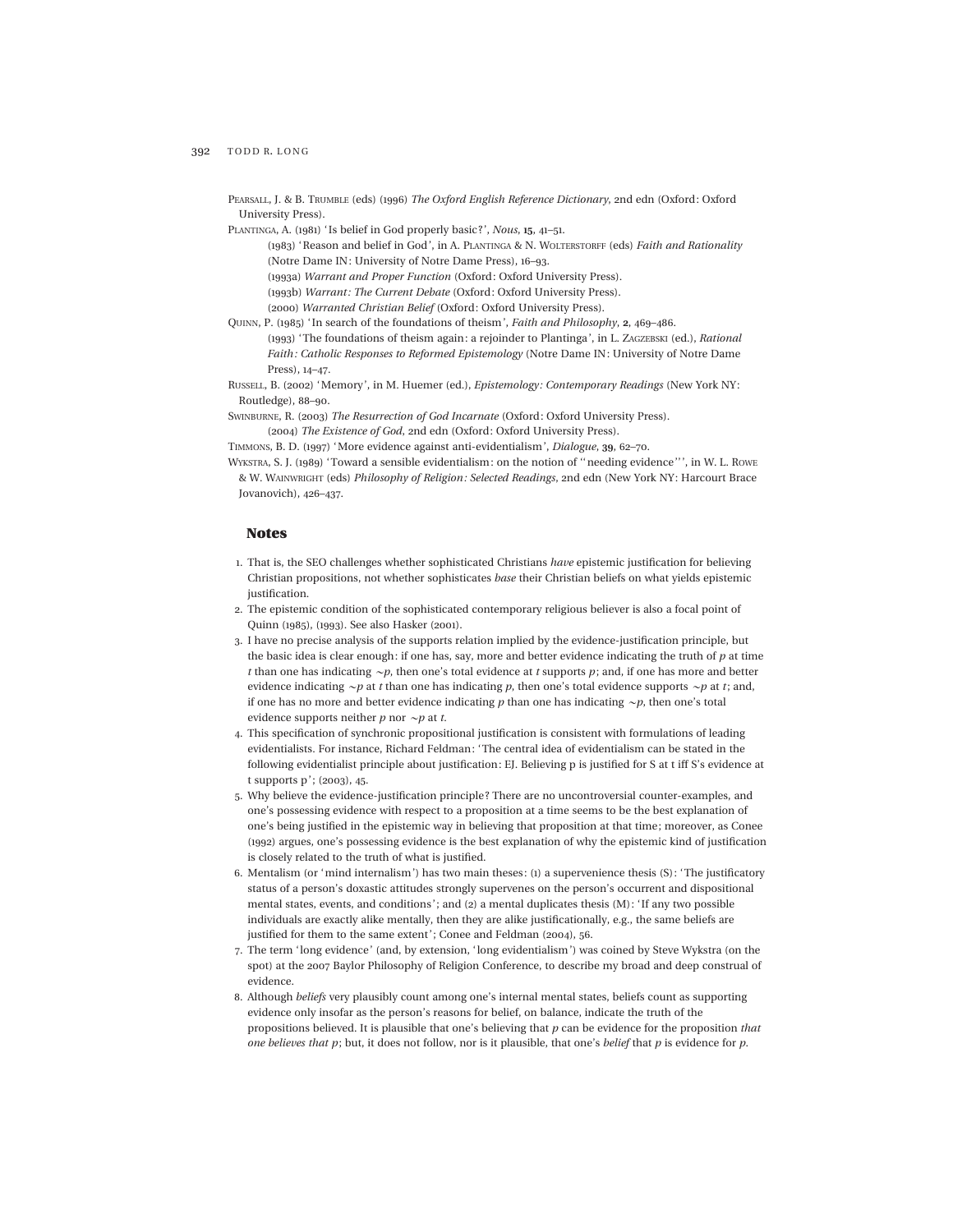- 9. See Kretzmann (1992). Others, who have argued that Plantinga's anti-evidentialist arguments do not apply to sensible versions of evidentialism, include Alston (1985), Wykstra (1989), and Timmons (1997).
- 10. Plantinga describes warrant as follows: ' the property enough of which distinguishes knowledge from mere true belief, is a property or quantity had by a belief if and only if … that belief is produced by cognitive faculties or processes functioning properly in a congenial epistemic environment according to a design plan successfully aimed at truth' (2000), 204.
- 11. The Freud & Marx objection amounts to the claim that religious belief is irrational because ' religious belief is not produced by cognitive faculties that are functioning properly and aimed at the truth' (Plantinga (2000), 152) but rather religious belief arises from wishful thinking in the interest of survival, peace of mind, psychological well-being, and the like [Freud] or cognitive dysfunction produced by a perverted social order [Marx].
- 12. Thus Plantinga concludes: 'There isn't a sensible *de jure* objection or criticism that is independent of the de facto question. There aren't any de jure criticisms that are sensible when conjoined with the truth of theistic belief; all of them either fail right from the start (as with the claim that it is unjustified to accept theistic belief) or else really presuppose that theism is false'; (Plantinga (2000), 191).
- 13. Unfortunately, Plantinga does not offer much detail about what properties these terms are supposed to pick out.
- 14. So, take this paper as my 'homework' (see Plantinga (2000), 104, n. 60) defending the properness of a de jure objection utilizing a view in the spirit of one of the most popular current theories of justification.
- 15. For four representative publications spread over three decades, see Plantinga (1981), (1983), (1993b), (2000).
- 16. See Conee & Feldman (2004), 61–64. See also the 'Epistemic rationality and blameworthiness' section of this paper.
- 17. This view is defended by Conee (1998).
- 18. Compare this to Bertrand Russell's (2002), 88–90 view that a ' feeling of pastness' plays a crucial epistemic role in memory knowledge.
- 19. Robert Audi speaks to the general nature of this view: 'some foundationalists tend to see experience as a mirror of nature. This seems to some foundationalists a good, if limited, metaphor because it suggests at least two important points: first, that some experiences are *produced* by external states of the world, somewhat as light produces mirror images; and second, that (normally) the experiences in some way match their causes, for instance in the color and shape one senses in one's visual field'; (Audi (1993), 133).
- 20. See Long (2010), and idem 'Mentalism vindicated (and a super-blooper problem for proper function justification)' (unpublished), where I argue for a similar point in an objection to Michael Bergmann's (2006) claim that epistemic fittingness is contingent on any cognizer's design plan for belief formation.
- 21. A referee for this journal called attention to the following view: the experience of seeing a flower triggers the operation of what Plantinga calls the sensus divinitatis, which produces an experience of the presence or greatness of God. On this view, the visual experience of the flower causes – in those whose sensus divinitatis is working properly - an experience indicating the truth of a theistic proposition. I think this view is relevant for what we ultimately ought to think about the SEO, and I intend to treat the issue in a subsequent paper. For now, I'll make two points: First, the view depends on the plausibility of thinking that there is a sensus divinitatis. It is unclear how one might argue for its existence in a non-question-begging way, especially since only a minority of people would be inclined to think that it exists. The problem applied to Christian propositions is harder, since an even smaller minority would be inclined to think that there exists what Plantinga calls ' the internal instigation of the Holy Spirit', which he says is the analogous process that produces Christian beliefs. Second, the plausibility of the view as an objection to the SEO depends on the assumption that the putative defeaters I discuss – in the 'Why the SEO is worthy of philosophical interest' section – are not actual justification defeaters.
- 22. I thank Justin McBrayer and Kenny Boyce, as well a journal referee, for pushing me to rethink this view.
- 23. For excellent discussions of this issue, see Conee (1998), and see Conee and Feldman (2004, 64–67).
- 24. Something along this line is a central theme in Kierkegaard (1974).
- 25. This view is somewhat suggested by arguments endorsed by William James (2003).
- 26. Plantinga (2000) is a notable proponent of the first strategy. However, his responses to defeaters depend on some arguments that are irrelevant to long evidentialism and others are not clearly relevant. So, more